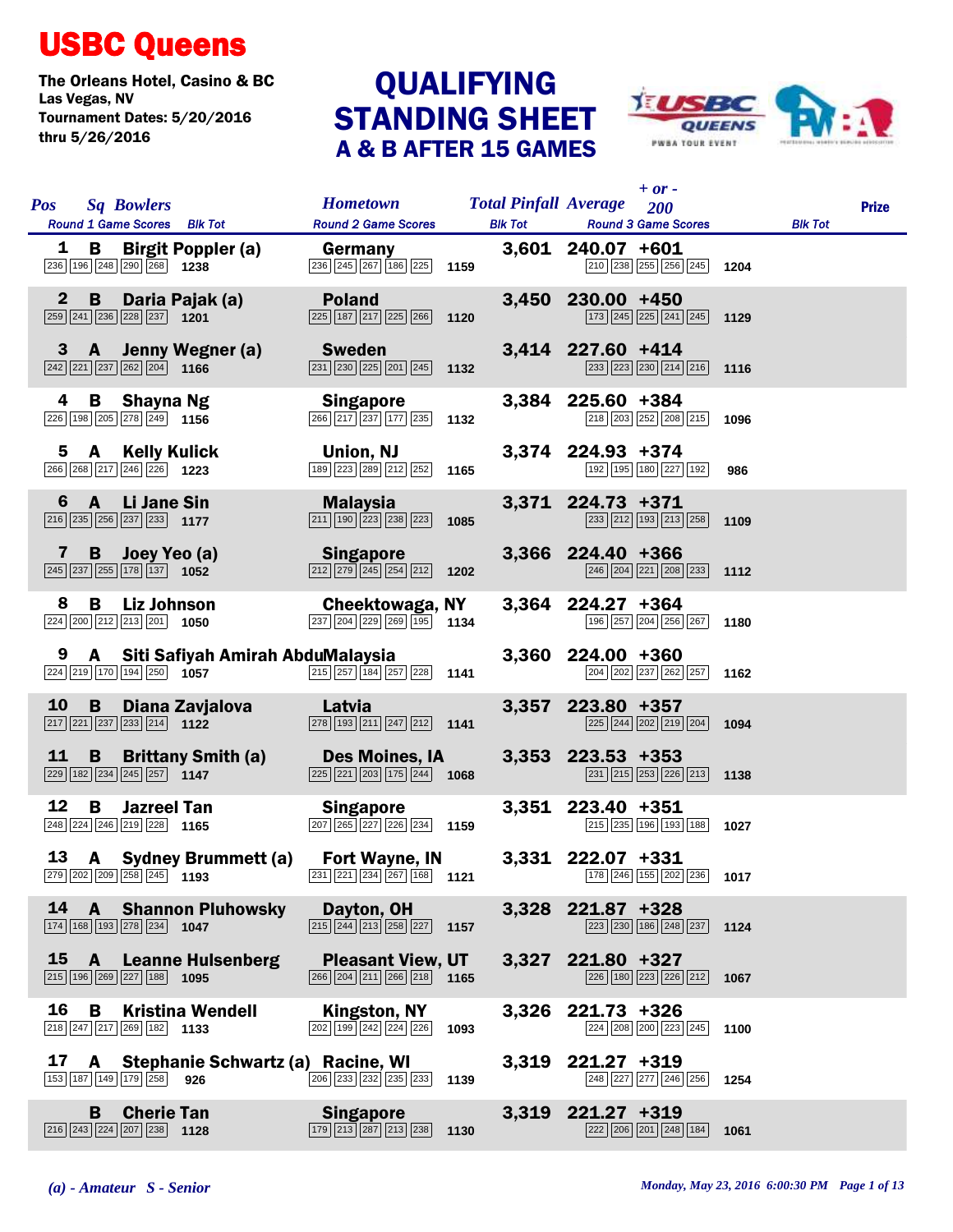|           |              | Pos Sq Bowlers                                                                                                                                                                                                                                                                                | <b>Hometown Total Pinfall Average</b>                                                                        |      |                     | $+ or -$<br>200                                                                   |      |                | <b>Prize</b> |
|-----------|--------------|-----------------------------------------------------------------------------------------------------------------------------------------------------------------------------------------------------------------------------------------------------------------------------------------------|--------------------------------------------------------------------------------------------------------------|------|---------------------|-----------------------------------------------------------------------------------|------|----------------|--------------|
|           |              | Round 1 Game Scores Blk Tot                                                                                                                                                                                                                                                                   | <b>Round 2 Game Scores</b>                                                                                   |      |                     | <b>Blk Tot Round 3 Game Scores</b>                                                |      | <b>Blk Tot</b> |              |
| <b>19</b> | $\mathbf{A}$ | Hollyann Johansen (a) Wichita, KS<br>$\boxed{214}$ $\boxed{210}$ $\boxed{193}$ $\boxed{212}$ $\boxed{236}$ <b>1065</b>                                                                                                                                                                        | $\boxed{244}$ $\boxed{206}$ $\boxed{220}$ $\boxed{247}$ $\boxed{237}$ <b>1154</b>                            |      | 3,318 221.20 +318   | 189 245 225 224 216 1099                                                          |      |                |              |
| 20        |              | A Daria Kovalova (a)<br>227 211 188 182 223 1031                                                                                                                                                                                                                                              | Wichita, KS<br>220 235 280 194 229                                                                           | 1158 | 3,313 220.87 +313   | 213 204 269 235 203 1124                                                          |      |                |              |
| 21        | B            | <b>Erin McCarthy</b><br>268 257 259 232 241 1257                                                                                                                                                                                                                                              | Omaha, NE<br>$\boxed{142}$ $\boxed{248}$ $\boxed{178}$ $\boxed{226}$ $\boxed{198}$                           | 992  | 3,307 220.47 +307   | $\boxed{184}$ $\boxed{224}$ $\boxed{203}$ $\boxed{192}$ $\boxed{255}$ <b>1058</b> |      |                |              |
| 22        | B            | Daphne Tan<br>165 182 235 289 225 1096                                                                                                                                                                                                                                                        | Singapore<br>$\boxed{213}$ $\boxed{232}$ $\boxed{204}$ $\boxed{239}$ $\boxed{202}$ 1090                      |      | 3,301 220.07 +301   | $\boxed{226}$ $\boxed{212}$ $\boxed{223}$ $\boxed{198}$ $\boxed{256}$ 1115        |      |                |              |
| 23        | <b>B</b>     | <b>Danielle McEwan</b><br>$\boxed{222}\boxed{212}\boxed{202}\boxed{216}\boxed{245}$ 1097                                                                                                                                                                                                      | <b>Stony Point, NY</b><br>$\boxed{247}$ 187 $\boxed{249}$ 192 $\boxed{202}$ 1077                             |      | 3,297 219.80 +297   | $\boxed{233}$ $\boxed{234}$ $\boxed{200}$ $\boxed{233}$ $\boxed{223}$ <b>1123</b> |      |                |              |
|           | В            | <b>Hui Fen New</b><br>191 212 236 238 216 1093                                                                                                                                                                                                                                                | Singapore<br>$\boxed{191}$ $\boxed{247}$ $\boxed{213}$ $\boxed{256}$ $\boxed{178}$                           | 1085 | 3,297 219.80 +297   | 268 185 236 173 257 1119                                                          |      |                |              |
| 25        | $\mathbf{B}$ | <b>Rocio Restrepo</b><br>$\boxed{235}$ $\boxed{224}$ $\boxed{219}$ $\boxed{203}$ $\boxed{300}$ 1181                                                                                                                                                                                           | <b>Louisville, OH</b><br>$\boxed{182}$ $\boxed{183}$ $\boxed{205}$ $\boxed{233}$ $\boxed{237}$ <b>1040</b>   |      | 3,291 219.40 +291   | $\boxed{219}$ $\boxed{224}$ $\boxed{205}$ $\boxed{200}$ $\boxed{222}$ <b>1070</b> |      |                |              |
|           |              | 26S A Anne Marie Duggan<br>$\boxed{214}$ $\boxed{247}$ $\boxed{225}$ $\boxed{233}$ $\boxed{198}$ 1117                                                                                                                                                                                         | Edmond, OK<br>$\overline{257}$ 196 $\overline{258}$ 194 $\overline{225}$ 1130                                |      | 3,290 219.33 +290   | 179 176 216 237 235 1043                                                          |      |                |              |
|           |              | 27 A Clara Guerrero<br>$\boxed{218}\boxed{213}\boxed{205}\boxed{227}\boxed{212}$ 1075                                                                                                                                                                                                         | <b>Pflugerville, TX</b><br>$\boxed{184}$ $\boxed{192}$ $\boxed{257}$ $\boxed{202}$ $\boxed{243}$ <b>1078</b> |      | 3,286 219.07 +286   | 224 207 235 242 225 1133                                                          |      |                |              |
| 28        |              | <b>B</b> Lindsay Boomershine Perry, UT<br>289 214 225 215 268 1211                                                                                                                                                                                                                            | $\boxed{163}$ $\boxed{211}$ $\boxed{200}$ $\boxed{257}$ $\boxed{217}$ <b>1048</b>                            |      | 3,285 219.00 +285   | 178 227 210 222 189                                                               | 1026 |                |              |
| 29        |              | <b>B</b> Lynda Barnes<br>$\boxed{213}$ $\boxed{228}$ $\boxed{222}$ $\boxed{212}$ $\boxed{206}$ <b>1081</b>                                                                                                                                                                                    | Double Oak, TX<br>$\overline{224}$ 190 $\overline{201}$ $\overline{227}$ $\overline{227}$ 1069               |      | 3,281 218.73 +281   | 178 265 263 200 225 1131                                                          |      |                |              |
|           | $\mathbf{A}$ | Laura Plazas (a) Bel Aire, KS<br>$\boxed{226}$ $\boxed{223}$ $\boxed{233}$ $\boxed{268}$ $\boxed{191}$ 1141                                                                                                                                                                                   | $\boxed{210}$ $\boxed{213}$ $\boxed{223}$ $\boxed{266}$ $\boxed{201}$ 1113                                   |      | 3,281 218.73 +281   | 214 248 177 211 177                                                               | 1027 |                |              |
|           |              | <b>B</b> Bernice Lim (a)<br>31 B Bernice Lim (a) Singapore 3,277 218.47 +277<br>$\frac{218.47}{224}$ $\frac{228}{288}$ $\frac{201}{201}$ 1105 230 $\frac{230}{248}$ $\frac{256}{192}$ $\frac{524}{196}$ 1160 224 $\frac{224}{258}$ $\frac{224}{191}$ $\frac{205}{191}$ $\frac{205}{191}$ 2012 |                                                                                                              |      |                     |                                                                                   |      |                |              |
| 32 A      |              | <b>Missy Parkin</b><br>179 222 213 235 229 1078                                                                                                                                                                                                                                               | <b>Laguna Hills, CA</b>                                                                                      |      | 3,276 218.40 +276   | $\boxed{223}$ $\boxed{278}$ $\boxed{214}$ $\boxed{194}$ $\boxed{255}$ <b>1164</b> |      |                |              |
|           |              | 33S A Carolyn Dorin-Ballard Keller, TX<br>$\overline{192}$ 233 224 217 224 1090                                                                                                                                                                                                               | $\overline{203}$ $\overline{290}$ $\overline{197}$ $\overline{199}$ $\overline{204}$ 1093                    |      | 3,272 218.13 +272   | 235 205 202 245 202 1089                                                          |      |                |              |
|           |              | 34 A Jennifer Higgins Westerville, OH<br>$\boxed{216}$ $\boxed{216}$ $\boxed{244}$ $\boxed{194}$ $\boxed{195}$ <b>1065</b>                                                                                                                                                                    | $\boxed{197}$ $\boxed{257}$ $\boxed{234}$ $\boxed{197}$ $\boxed{213}$ <b>1098</b>                            |      | 3,270 218.00 +270   | 237 238 193 202 237 1107                                                          |      |                |              |
|           |              | 35 A Tannya Roumimper Indonesia<br>$\boxed{205}$ $\boxed{223}$ $\boxed{202}$ $\boxed{208}$ $\boxed{265}$ 1103                                                                                                                                                                                 | $\boxed{201}$ $\boxed{213}$ $\boxed{208}$ $\boxed{195}$ $\boxed{200}$ <b>1017</b>                            |      | 3,265 217.67 +265   | $\boxed{247}$ $\boxed{225}$ $\boxed{192}$ $\boxed{235}$ $\boxed{246}$ <b>1145</b> |      |                |              |
| 36        |              | <b>B</b> Katie Garcia (a)<br>192 192 226 272 213 1095                                                                                                                                                                                                                                         | Wichita, KS<br>$\boxed{186}$ $\boxed{241}$ $\boxed{247}$ $\boxed{224}$ $\boxed{200}$                         | 1098 | $3,263$ 217.53 +263 | 189 201 150 298 232 1070                                                          |      |                |              |
| 37        |              | <b>B</b> Verity Crawley (a) <b>Babson Park, FL</b><br>$\boxed{223}$ 186 $\boxed{246}$ $\boxed{236}$ $\boxed{244}$ 1135                                                                                                                                                                        | 235 200 256 204 205                                                                                          | 1100 | 3,258 217.20 +258   | 230 176 189 213 215 1023                                                          |      |                |              |
| 38 A      |              | Katelyn Simpson (a)<br>$\boxed{279}$ $\boxed{213}$ $\boxed{177}$ $\boxed{200}$ $\boxed{224}$ <b>1093</b>                                                                                                                                                                                      | Emmett, ID<br>$\boxed{186}$ $\boxed{188}$ $\boxed{268}$ $\boxed{300}$ $\boxed{153}$ <b>1095</b>              |      | $3,257$ 217.13 +257 | 195 182 222 247 223 1069                                                          |      |                |              |
| 39        | $\mathbf{A}$ | Natasha Roslan<br>$\boxed{224}$ 191 $\boxed{234}$ $\boxed{253}$ $\boxed{269}$ 1171                                                                                                                                                                                                            | Malaysia<br>$\boxed{181}$ $\boxed{233}$ $\boxed{225}$ $\boxed{193}$ $\boxed{227}$ <b>1059</b>                |      | 3,256 217.07 +256   | 191 196 203 232 204 1026                                                          |      |                |              |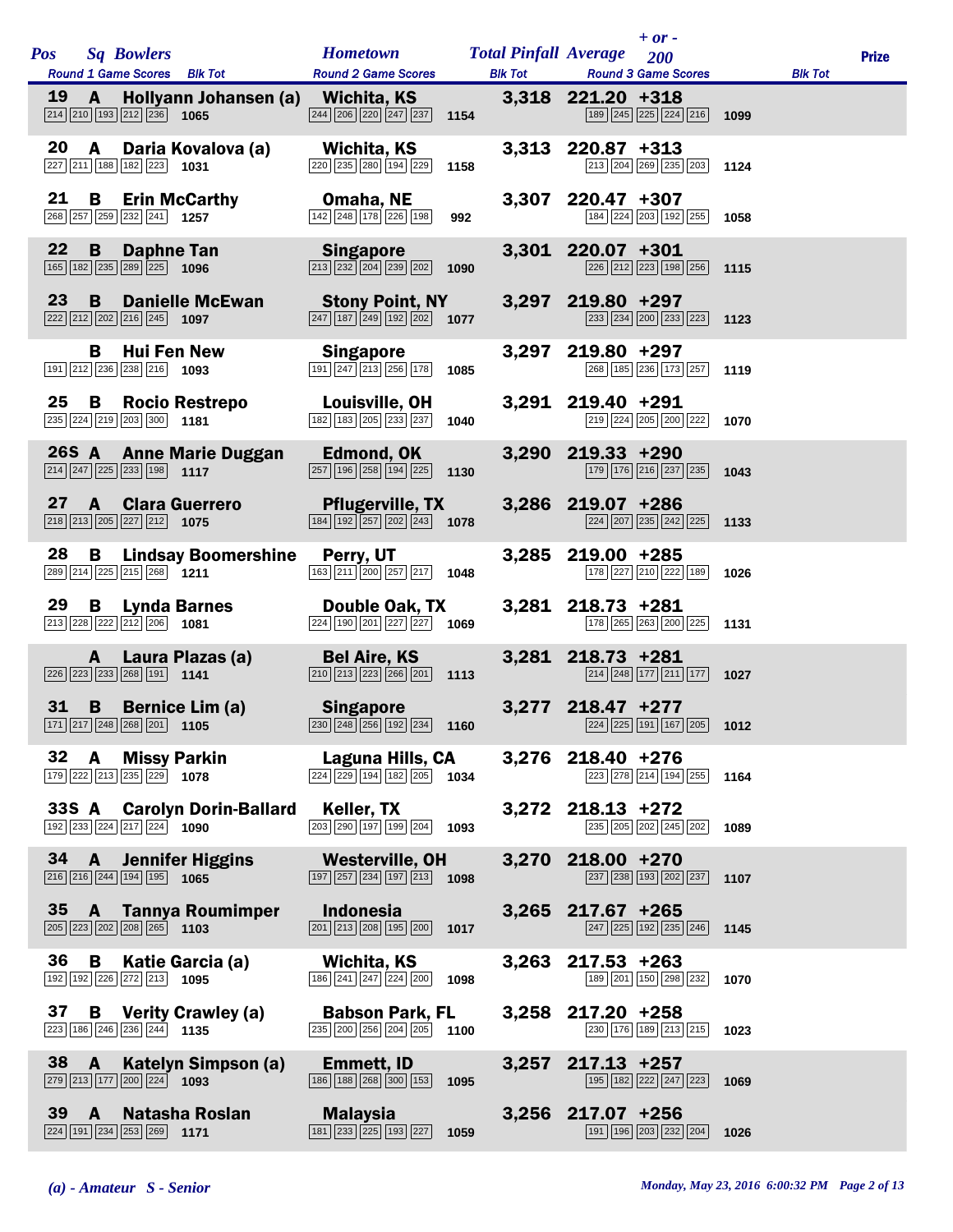|    |              | Pos Sq Bowlers                                                                    | <b>Round 1 Game Scores</b> Blk Tot                                                | <b>Hometown Total Pinfall Average</b><br><b>Round 2 Game Scores</b>                                                                                                                                                                                      |      |                     | $+ or -$<br>200<br><b>Blk Tot Round 3 Game Scores</b>                                                                                             |      | <b>Blk Tot</b> | <b>Prize</b> |
|----|--------------|-----------------------------------------------------------------------------------|-----------------------------------------------------------------------------------|----------------------------------------------------------------------------------------------------------------------------------------------------------------------------------------------------------------------------------------------------------|------|---------------------|---------------------------------------------------------------------------------------------------------------------------------------------------|------|----------------|--------------|
| 40 |              | 232 198 213 195 218 1056                                                          |                                                                                   | A Cassandra Leuthold Lincoln, NE<br>$\overline{238}$ $\overline{213}$ $\overline{246}$ $\overline{227}$ $\overline{212}$ <b>1136</b>                                                                                                                     |      | 3,251 216.73 +251   | 213 192 225 208 221 1059                                                                                                                          |      |                |              |
| 41 |              | 206 220 206 214 238 1084                                                          | <b>B</b> Diandra Asbaty                                                           | <b>Chicago, IL</b><br>202 238 222 255 214                                                                                                                                                                                                                | 1131 | $3,243$ 216.20 +243 | 166 164 214 237 247 1028                                                                                                                          |      |                |              |
| 42 |              | $\overline{234}$ $\overline{247}$ $\overline{255}$ 193 $\overline{279}$ 1208      |                                                                                   | <b>B</b> Correen Lieber (a) Issaquah, WA<br>$\boxed{223}$ $\boxed{245}$ $\boxed{196}$ $\boxed{201}$ $\boxed{181}$ <b>1046</b>                                                                                                                            |      | 3,237 215.80 +237   | $211$ $211$ $192$ $192$ $177$                                                                                                                     | 983  |                |              |
| 43 | B            | 170 195 221 258 200 1044                                                          |                                                                                   | <b>Emily Fagan (a)</b> Berkeley, CA<br><b>Exa</b> 200 1044 234 200 191 235 206 1066<br>$\boxed{234}$ $\boxed{200}$ $\boxed{191}$ $\boxed{235}$ $\boxed{206}$ 1066                                                                                        |      | 3,235 215.67 +235   | $\sqrt{203}\sqrt{243}\sqrt{224}\sqrt{208}\sqrt{247}$ 1125                                                                                         |      |                |              |
|    |              | 231 216 277 236 205 1165                                                          | A Kristin Quah (a)                                                                | <b>Singapore</b><br>$\boxed{190}$ $\boxed{178}$ $\boxed{234}$ $\boxed{202}$ $\boxed{290}$ <b>1094</b>                                                                                                                                                    |      | $3,235$ 215.67 +235 | 213 180 171 203 209                                                                                                                               | 976  |                |              |
| 45 |              |                                                                                   | 206 191 238 189 215 1039                                                          | A Katie Ann Sopp-Schroed White Bear Lake, MN 3,234 215.60 +234<br>$\boxed{225}$ 190 211 210 208 1044                                                                                                                                                     |      |                     | 256 232 244 173 246 1151                                                                                                                          |      |                |              |
| 46 | <b>B</b>     | $\boxed{202}$ $\boxed{225}$ $\boxed{201}$ $\boxed{224}$ $\boxed{266}$ 1118        |                                                                                   | <b>Robyn Renslow (a)</b> Brentwood, CA 3,232 215.47 +232 2215.47 $\frac{1}{232} _{238} _{239} _{229} _{192} _{210}$ 1090                                                                                                                                 |      |                     | $\boxed{201}$ $\boxed{246}$ $\boxed{203}$ $\boxed{170}$ $\boxed{204}$ <b>1024</b>                                                                 |      |                |              |
| 47 |              | $\boxed{213}$ $\boxed{234}$ $\boxed{201}$ $\boxed{217}$ $\boxed{222}$ <b>1087</b> |                                                                                   | A Victoria Johansson (a) Sweden<br>$\boxed{196}$ $\boxed{235}$ $\boxed{181}$ $\boxed{194}$ $\boxed{240}$ <b>1046</b>                                                                                                                                     |      | 3,229 215.27 +229   | $\boxed{216}$ $\boxed{236}$ $\boxed{232}$ $\boxed{192}$ $\boxed{220}$ <b>1096</b>                                                                 |      |                |              |
| 48 |              | 258 209 187 236 238 1128                                                          |                                                                                   | <b>B</b> Kaidee Sutphin Mount Dora, FL<br>$\boxed{231}$ 177 196 256 164 1024                                                                                                                                                                             |      | 3,228 215.20 +228   | $\boxed{246}$ $\boxed{201}$ $\boxed{189}$ $\boxed{228}$ $\boxed{212}$ <b>1076</b>                                                                 |      |                |              |
|    |              |                                                                                   | $\boxed{224}$ $\boxed{234}$ $\boxed{243}$ $\boxed{207}$ $\boxed{199}$ <b>1107</b> | S B Tish Johnson Colorado Springs, CO 3,228 215.20 +228<br>$\overline{ 234 }$ $\overline{ 255 }$ $\overline{ 236 }$ $\overline{ 234 }$ $\overline{ 224 }$ <b>1183</b>                                                                                    |      |                     | 168 144 248 191 187                                                                                                                               | 938  |                |              |
| 50 | $\mathbf{A}$ | 227 238 191 248 226 1130                                                          |                                                                                   | <b>Brenda Padilla Mansfield, TX</b>                                                                                                                                                                                                                      |      | $3,226$ 215.07 +226 | 178 231 204 191 233 1037                                                                                                                          |      |                |              |
|    |              | 264 175 175 246 184 1044                                                          | 51 A Stephanie Martins Brazil                                                     | 233 222 237 211 235 1138                                                                                                                                                                                                                                 |      | 3,224 214.93 +224   | $\overline{225}$ 190 $\overline{210}$ 195 $\overline{222}$ 1042                                                                                   |      |                |              |
| 52 |              |                                                                                   | <b>A</b> Kristina Mickelson                                                       | Ord, NE<br><b>52 A Kristina Mickelson Ord, NE</b> 3,220 214.67 +220<br><sup>[196]</sup> <sup>[255]</sup> <sup>[210]</sup> [ <sup>196</sup> ] <sup>[236]</sup> [238] [289] [289] [287] [233] [189] [189] [189] [268] [189] [189] [188] [200] [237] [2067] |      | 3,220 214.67 +220   |                                                                                                                                                   |      |                |              |
| 53 |              | 226 222 213 203 200 1064                                                          | A Stefanie Johnson                                                                | <b>Grand Prairie, TX</b><br>$\boxed{215}$ $\boxed{215}$ $\boxed{214}$ $\boxed{184}$ $\boxed{195}$                                                                                                                                                        | 1023 | $3,218$ 214.53 +218 | $\boxed{215}$ $\boxed{192}$ $\boxed{205}$ $\boxed{279}$ $\boxed{240}$ 1131                                                                        |      |                |              |
| 54 |              | 290 225 238 252 181 186                                                           | <b>B</b> Amanda Greene                                                            | <b>Romney, WV</b><br>$\boxed{208}$ $\boxed{194}$ $\boxed{215}$ $\boxed{170}$ $\boxed{248}$ <b>1035</b>                                                                                                                                                   |      | 3,212 214.13 +212   | $\boxed{201}$ $\boxed{244}$ $\boxed{174}$ $\boxed{192}$ $\boxed{180}$                                                                             | 991  |                |              |
|    | 55 A         | 202 179 212 279 205 1077                                                          | Keli Callahan (a)                                                                 | Las Vegas, NV<br>$\boxed{189}$ $\boxed{266}$ $\boxed{246}$ $\boxed{224}$ $\boxed{193}$ 1118                                                                                                                                                              |      | 3,210 214.00 +210   | 213 179 192 200 231                                                                                                                               | 1015 |                |              |
| 56 | A            | 228 214 216 237 235 1130                                                          | Syaidatul Afifah Badrul HMalaysia                                                 | $\boxed{193}$ $\boxed{207}$ $\boxed{205}$ $\boxed{182}$ $\boxed{216}$                                                                                                                                                                                    | 1003 | 3,209 213.93 +209   | 201 179 209 278 209                                                                                                                               | 1076 |                |              |
|    |              | 165 134 216 209 205 929                                                           | 57 A Kamilah Dammers                                                              | Aruba<br>239 208 213 239 236 1135                                                                                                                                                                                                                        |      | 3,205 213.67 +205   | $\begin{array}{ c c c c c c c c c }\n\hline\n\text{227} & \text{266} & \text{174} & \text{233} & \text{241} & \text{1141} \\ \hline\n\end{array}$ |      |                |              |
| 58 | $\mathbf{B}$ | $\boxed{219}$ $\boxed{243}$ $\boxed{187}$ $\boxed{189}$ $\boxed{213}$ <b>1051</b> | <b>Mariana Ayala</b>                                                              | Euless, TX<br>$\boxed{203}\boxed{236}\boxed{245}\boxed{213}\boxed{221}$                                                                                                                                                                                  | 1118 | 3,204 213.60 +204   | $\boxed{204}$ $\boxed{212}$ $\boxed{203}$ $\boxed{201}$ $\boxed{215}$ <b>1035</b>                                                                 |      |                |              |
| 59 | <b>B</b>     | 257 296 238 200 222 1213                                                          | Dena Buxton (a)                                                                   | Australlia<br>197 188 193 199 192                                                                                                                                                                                                                        | 969  | 3,202 213.47 +202   | 178 179 234 220 209 1020                                                                                                                          |      |                |              |
| 60 | A            | 239 203 160 215 217 1034                                                          | <b>Catherine Maher (a)</b>                                                        | Ottumwa, IA<br>$\boxed{198}\boxed{237}\boxed{222}\boxed{244}\boxed{207}$ 1108                                                                                                                                                                            |      | 3,200 213.33 +200   | 188 247 222 208 193 1058                                                                                                                          |      |                |              |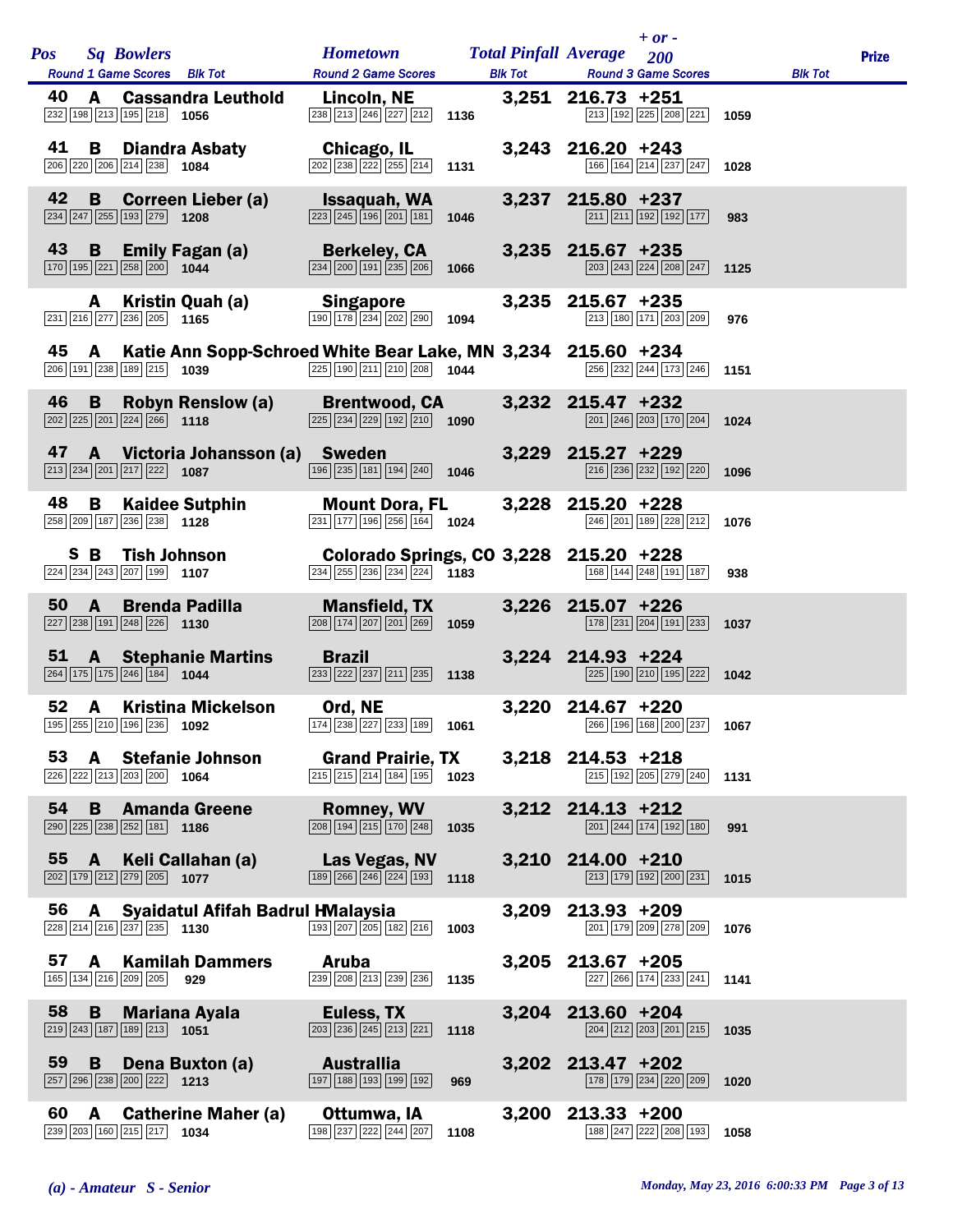| Pos |                      | <b>Sq Bowlers</b>                                                                                        |                                    | <b>Hometown</b>                                                                                                                     |      | <b>Total Pinfall Average</b> |                     | $+ or -$<br>200                                                       |      |                | <b>Prize</b> |
|-----|----------------------|----------------------------------------------------------------------------------------------------------|------------------------------------|-------------------------------------------------------------------------------------------------------------------------------------|------|------------------------------|---------------------|-----------------------------------------------------------------------|------|----------------|--------------|
| 61  |                      | Round 1 Game Scores Blk Tot                                                                              |                                    | <b>Round 2 Game Scores</b>                                                                                                          |      | <b>Blk Tot</b>               | $213.27 + 199$      | <b>Round 3 Game Scores</b>                                            |      | <b>Blk Tot</b> |              |
|     | В                    | 240 245 211 214 214 1124                                                                                 | <b>Sandra Andersson (a)</b>        | <b>Sweden</b><br>212 192 189 206 246                                                                                                | 1045 | 3,199                        |                     | 222 218 201 211 178                                                   | 1030 |                |              |
| 62  | B                    | 196 175 199 203 227                                                                                      | <b>Brandi Branka</b><br>1000       | <b>Fairview Hgts, IL</b><br>278 193 220 192 258                                                                                     | 1141 | 3,195                        | 213.00 +195         | 234 256 215 180 169                                                   | 1054 |                |              |
| 63  |                      | 183 231 228 236 212 1090                                                                                 | A Syazwani Sahar                   | <b>Malaysia</b><br>226 170 189 238 248                                                                                              | 1071 |                              | 3,192 212.80 +192   | 218 235 168 187 223                                                   | 1031 |                |              |
| 64  | в<br><b>Cut Line</b> | <b>Josie Earnest</b><br>205 212 255 184 181                                                              | 1037                               | <b>Nashville, TN</b><br>$\boxed{212}$ $\boxed{183}$ $\boxed{225}$ $\boxed{201}$ $\boxed{223}$                                       | 1044 | 3,185                        | 212.33 +185         | 224 268 214 224 174                                                   | 1104 |                |              |
| 65  | A                    | 235 231 224 193 194 1077                                                                                 | Kayla Johnson                      | <b>Washington, IL</b><br>$\overline{ 244 }$ $\overline{ 215 }$ $\overline{ 209 }$ $\overline{ 213 }$ $\overline{ 225 }$ <b>1106</b> |      |                              | $3,183$ 212.20 +183 | 209 191 193 181 226                                                   | 1000 |                | \$935        |
|     | B                    | $\boxed{214}$ $\boxed{247}$ $\boxed{224}$ $\boxed{203}$ $\boxed{238}$ 1126                               | Rina Asada (a)                     | Japan<br>$\boxed{204}$ $\boxed{204}$ $\boxed{206}$ $\boxed{264}$ $\boxed{192}$                                                      | 1070 | 3,183                        | $212.20 + 183$      | 176 226 186 208 191                                                   | 987  |                | \$935        |
| 67  | B                    | <b>Alexis ljams</b><br>154 214 237 191 257 1053                                                          |                                    | <b>Wichita, KS</b><br>$\boxed{214}$ $\boxed{258}$ $\boxed{186}$ $\boxed{244}$ $\boxed{259}$                                         | 1161 |                              | 3,180 212.00 +180   | 236 178 182 177 193                                                   | 966  |                | \$910        |
| 68  | в                    | 189 213 247 196 210 1055                                                                                 | Juliana Franco (a)                 | <b>Colombia</b><br>196 246 237 163 245                                                                                              | 1087 | 3,178                        | 211.87 +178         | 179 198 219 205 235                                                   | 1036 |                | \$900        |
| 69  | В                    | 229 171 227 214 217 1058                                                                                 | <b>Shannon O'Keefe</b>             | <b>O'Fallon, IL</b><br>200 245 226 227 224                                                                                          | 1122 |                              | $3,175$ 211.67 +175 | 194 162 211 215 213                                                   | 995  |                | \$890        |
| 70  | $\mathbf{A}$         | $\boxed{193}$ $\boxed{224}$ $\boxed{226}$ $\boxed{233}$ $\boxed{224}$ <b>1100</b>                        | <b>Ashly Galante</b>               | <b>Palm Harbor, FL</b><br>$\boxed{173}$ $\boxed{196}$ $\boxed{201}$ $\boxed{172}$ $\boxed{275}$ <b>1017</b>                         |      | 3,173                        | $211.53$ +173       | 173 237 188 203 255                                                   | 1056 |                | \$880        |
| 71  | B                    | $\boxed{219}$ 177 286 235 223 1140                                                                       | <b>Brandi Calderon</b>             | Tempe, AZ<br>$\boxed{210}$ $\boxed{198}$ $\boxed{182}$ $\boxed{246}$ $\boxed{214}$                                                  | 1050 |                              | $3,167$ 211.13 +167 | 173 232 224 165 183                                                   | 977  |                | \$870        |
| 72  | в                    | $\boxed{255}$ $\boxed{224}$ $\boxed{211}$ $\boxed{233}$ 193 1116                                         | <b>Ingellimar Beasley</b>          | <b>Clarksville, TN</b><br>$\boxed{221}$ $\boxed{170}$ $\boxed{211}$ $\boxed{235}$ $\boxed{214}$                                     | 1051 | 3,166                        | $211.07 + 166$      | 217 173 204 183 222                                                   | 999  |                | \$860        |
|     |                      | 194 181 183 226 203 987                                                                                  | 73 B Anita Arnett (a)              | <b>Richmond, TX</b><br>221 220 257 212 246                                                                                          | 1156 |                              | 3,165 211.00 +165   | 179 224 207 218 194                                                   | 1022 |                | \$845        |
|     | A                    | $\boxed{236}$ $\boxed{243}$ $\boxed{175}$ $\boxed{191}$ $\boxed{257}$ <b>1102</b>                        | <b>Jodi Woessner</b>               | Oregon, OH<br>$\boxed{228}$ $\boxed{235}$ $\boxed{211}$ $\boxed{233}$ $\boxed{196}$                                                 | 1103 | 3,165                        | $211.00 + 165$      | $\boxed{213}$ $\boxed{190}$ $\boxed{182}$ $\boxed{171}$ $\boxed{204}$ | 960  |                | \$845        |
| 75  | B                    | Kayla Stram<br>$\boxed{182}\boxed{225}\boxed{232}\boxed{200}\boxed{236}$ 1075                            |                                    | <b>Minnetonka, MN</b><br>$\boxed{200}$ $\boxed{208}$ $\boxed{197}$ $\boxed{195}$ $\boxed{262}$                                      | 1062 |                              | $3,160$ 210.67 +160 | 179 190 215 203 236                                                   | 1023 |                | \$830        |
| 76  | A                    | 244 187 233 208 183 1055                                                                                 | Jacqueline Carbonetto Blauvelt, NY | $\boxed{233}$ $\boxed{218}$ $\boxed{198}$ $\boxed{196}$ $\boxed{191}$                                                               | 1036 | 3,157                        | 210.47 +157         | 236 166 244 187 233                                                   | 1066 |                | \$820        |
| 77  | B                    | Liz Kuhlkin<br>202 197 222 236 213 1070                                                                  |                                    | <b>Schenectady, NY</b><br>$\overline{226}$ 193 192 214 227 1052                                                                     |      |                              | $3,152$ 210.13 +152 | 223 179 232 224 172                                                   | 1030 |                | \$810        |
| 78  | $\mathbf{A}$         | <b>Kerry Smith</b><br>$\boxed{191}$ $\boxed{238}$ $\boxed{235}$ $\boxed{222}$ $\boxed{233}$ 1119         |                                    | <b>New Holland, PA</b><br>$\boxed{211}$ $\boxed{214}$ $\boxed{238}$ $\boxed{179}$ $\boxed{233}$ <b>1075</b>                         |      |                              | 3,151 210.07 +151   | 176 206 211 143 221                                                   | 957  |                | \$800        |
| 79  | B                    | <b>Holly Harris</b><br>$\boxed{178}$ $\boxed{248}$ $\boxed{206}$ $\boxed{244}$ $\boxed{217}$ <b>1093</b> |                                    | <b>Wichita, KS</b><br>$\boxed{215}$ $\boxed{193}$ $\boxed{183}$ $\boxed{191}$ $\boxed{236}$                                         | 1018 |                              | 3,148 209.87 +148   | 187 231 206 205 208                                                   | 1037 |                | \$785        |
|     | A                    | <b>Thia Falbo</b><br>202 222 181 179 203                                                                 | 987                                | <b>Greensburg, PA</b><br>$\overline{235}$ $\overline{256}$ $\overline{256}$ $\overline{241}$ $\overline{201}$                       | 1189 | 3,148                        | 209.87 +148         | 218 205 187 183 179                                                   | 972  |                | \$785        |
| 81  | A                    | 169 211 215 177 201                                                                                      | <b>Bryanna Cote</b><br>973         | <b>Red Rock, AZ</b><br>219 192 221 186 212                                                                                          | 1030 | 3,144                        | 209.60 +144         | 226 198 222 269 226                                                   | 1141 |                | \$770        |

*(a) - Amateur S - Senior Monday, May 23, 2016 6:00:34 PM Page 4 of 13*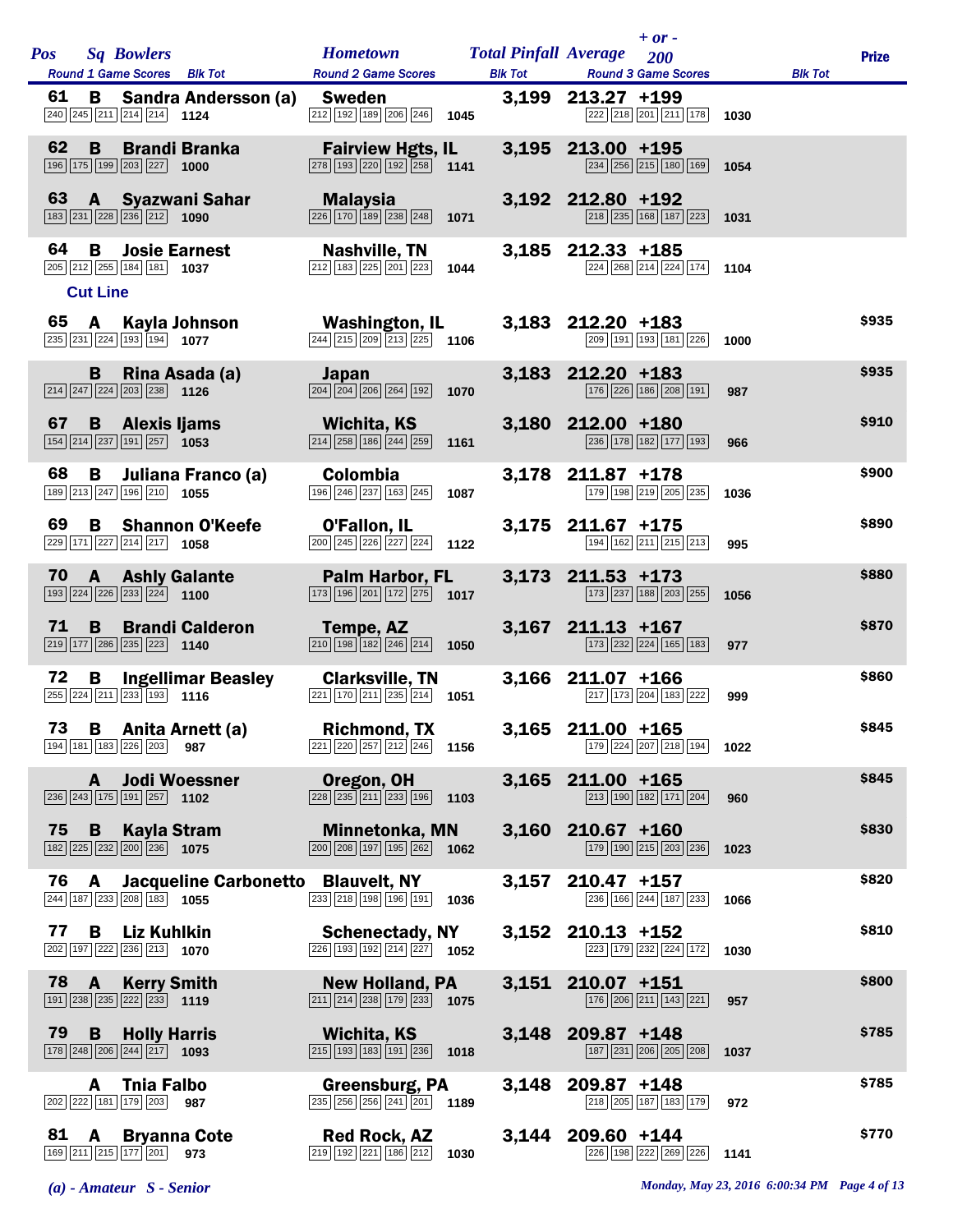| <b>Pos</b> |    |              | <b>Sq Bowlers</b>                                                                 |                                                        | <b>Hometown</b>                                                                                           |      | <b>Total Pinfall Average</b> |                    | $+ or -$<br>200                                                                |      |                | <b>Prize</b> |
|------------|----|--------------|-----------------------------------------------------------------------------------|--------------------------------------------------------|-----------------------------------------------------------------------------------------------------------|------|------------------------------|--------------------|--------------------------------------------------------------------------------|------|----------------|--------------|
|            |    |              | Round 1 Game Scores Blk Tot                                                       |                                                        | <b>Round 2 Game Scores</b>                                                                                |      | <b>Blk Tot</b>               |                    | <b>Round 3 Game Scores</b>                                                     |      | <b>Blk Tot</b> |              |
| 82         |    | B            | $\boxed{206}$ $\boxed{185}$ $\boxed{234}$ $\boxed{222}$ $\boxed{232}$ <b>1079</b> | <b>Ashley Rucker</b>                                   | <b>Bartlesville, OK</b><br>$\boxed{224}$ $\boxed{216}$ $\boxed{200}$ $\boxed{213}$ $\boxed{194}$ 1047     |      |                              | 3,143 209.53 +143  | 226 179 216 182 214                                                            | 1017 |                | \$760        |
| 83         |    |              | $\boxed{177}$ $\boxed{187}$ $\boxed{190}$ $\boxed{247}$ $\boxed{201}$ <b>1002</b> | A Anggie Ramirez-Perea Austin, TX                      | $\overline{233}$ 188 255 238 202                                                                          | 1116 |                              | 3,138 209.20 +138  | 176 253 164 190 237 1020                                                       |      |                | \$750        |
| 84         |    |              | 172 182 213 225 214 1006                                                          | A Sandra Gongora                                       | <b>Mexico</b><br>228 211 258 228 181                                                                      | 1106 | 3,125                        | $208.33 + 125$     | 199 212 203 201 198                                                            | 1013 |                | \$740        |
| 85         |    | B            | $\boxed{206}$ $\boxed{252}$ $\boxed{216}$ $\boxed{212}$ $\boxed{230}$ <b>1116</b> | <b>Summer Jasmin</b>                                   | <b>Beckley, WV</b><br>$\boxed{192}$ $\boxed{200}$ $\boxed{179}$ $\boxed{211}$ $\boxed{236}$               | 1018 |                              | 3,120 208.00 +120  | 186 170 212 221 197                                                            | 986  |                | \$730        |
| 86         |    | A            | $\boxed{170}$ $\boxed{169}$ $\boxed{160}$ $\boxed{214}$ $\boxed{166}$             | <b>Maria Jose Rodriguez</b><br>879                     | <b>Austin, TX</b><br>$\boxed{209}$ $\boxed{263}$ $\boxed{258}$ $\boxed{186}$ $\boxed{200}$                | 1116 | 3,118                        | 207.87 +118        | 224 255 233 233 178                                                            | 1123 |                | \$715        |
|            |    | A            | $\boxed{182}$ $\boxed{181}$ $\boxed{204}$ $\boxed{212}$ $\boxed{214}$             | <b>Mary Wells (a)</b><br>993                           | <b>Columbus, OH</b><br>$\boxed{268}$ $\boxed{174}$ $\boxed{215}$ $\boxed{171}$ $\boxed{180}$              | 1008 |                              | 3,118 207.87 +118  | 227 196 234 198 262                                                            | 1117 |                | \$715        |
| 88         |    | В            | 195 175 259 194 199                                                               | <b>Shannon Sellens (a)</b><br>1022<br><b>Cash Line</b> | <b>Copiague, NY</b><br>$\boxed{246}$ 189 $\boxed{225}$ 157 $\boxed{206}$                                  | 1023 | 3,116                        | $207.73 +116$      | 187 221 215 246 202                                                            | 1071 |                | \$700        |
|            |    | В            | 224 182 186 209 225 1026                                                          | <b>Kimberly Power (a)</b>                              | <b>San Leandro, CA</b><br>$\boxed{182}\boxed{247}\boxed{258}\boxed{211}\boxed{211}$ 1109                  |      |                              | 3,116 207.73 +116  | 225 248 185 176 147                                                            | 981  |                | \$700        |
| 90         |    | $\mathbf{A}$ | 159 215 188 199 182                                                               | Narelle Baker (a)<br>943                               | <b>Australia</b><br>215 211 206 266 237                                                                   | 1135 |                              | 3,115 207.67 +115  | 181 193 184 245 234                                                            | 1037 |                |              |
| 91         |    | $\mathbf{A}$ | <b>Esther Cheah</b><br>201 154 205 184 206                                        | 950                                                    | <b>Malaysia</b><br>$\boxed{245}$ $\boxed{171}$ $\boxed{221}$ $\boxed{181}$ $\boxed{225}$                  | 1043 | 3,109                        | 207.27 +109        | 245 218 238 210 205                                                            | 1116 |                |              |
| 92         |    | B            | $\boxed{177}$ $\boxed{192}$ $\boxed{179}$ $\boxed{244}$ $\boxed{212}$ <b>1004</b> | Jessica Mellott (a)                                    | Lauderhill, FL<br>187 187 212 191 215                                                                     | 992  | 3,108                        | 207.20 +108        | 267 246 193 201 205                                                            | 1112 |                |              |
| 93         |    | B            | $\boxed{220}\boxed{201}\boxed{180}\boxed{200}\boxed{215}$ 1016                    | <b>Ashley Purkey</b>                                   | <b>Godfrey, IL</b><br>202 241 199 224 192                                                                 | 1058 | 3,104                        | 206.93 +104        | 237 216 164 223 190                                                            | 1030 |                |              |
|            |    |              | $\boxed{172}$ $\boxed{236}$ $\boxed{214}$ $\boxed{236}$ $\boxed{202}$ 1060        | <b>B</b> Jasmine Snell (a)                             | <b>Papillion, NE</b><br>$\boxed{211}$ $\boxed{184}$ $\boxed{200}$ $\boxed{235}$ $\boxed{214}$ <b>1044</b> |      |                              | 3,104 206.93 +104  | $\boxed{203}$ $\boxed{150}$ $\boxed{207}$ $\boxed{222}$ $\boxed{218}$ 1000     |      |                |              |
|            |    | 95 B         | $\boxed{217}$ $\boxed{203}$ $\boxed{213}$ $\boxed{215}$ $\boxed{222}$ <b>1070</b> | Giselle Poss (a)                                       | <b>Montgomery, IL</b><br>$\boxed{205}$ $\boxed{212}$ $\boxed{203}$ $\boxed{184}$ $\boxed{156}$ 960        |      |                              | 3,097 206.47       | $+97$<br>255 203 228 199 182 1067                                              |      |                |              |
|            | 96 | A            | 191 242 184 204 173 994                                                           | Karen Boyd (a)                                         | <b>Fort Lauderdale, FL</b><br>181 183 209 211 256 1040                                                    |      | 3,093                        | 206.20             | $+93$<br>216 207 218 226 192 1059                                              |      |                |              |
|            |    |              | 97 A Suet Len Koh<br>213 163 198 247 171 992                                      |                                                        | Malaysia<br>198 178 255 239 213                                                                           | 1083 |                              | 3,088 205.87 +88   | 207 169 179 257 201                                                            | 1013 |                |              |
| 98         |    | <b>B</b>     | 232 196 211 209 156 1004                                                          | <b>Emily Eckhoff (a)</b>                               | Denver, CO<br>$\boxed{178}$ $\boxed{186}$ $\boxed{203}$ $\boxed{201}$ $\boxed{204}$                       | 972  |                              | $3,085$ 205.67 +85 | $\boxed{182}$ $\boxed{257}$ $\boxed{204}$ $\boxed{278}$ $\boxed{188}$ 1109     |      |                |              |
|            |    |              | 192 222 217 200 216 1047                                                          | A Jennifer Sparks (a)                                  | York, PA<br>$\boxed{192}$ $\boxed{211}$ $\boxed{221}$ $\boxed{185}$ $\boxed{195}$                         | 1004 |                              | 3,085 205.67       | $+85$<br>223 198 200 211 202 1034                                              |      |                |              |
| 100        |    | A            | 201 268 191 172 210 1042                                                          | Trista Kimmes (a)                                      | Eagan, MN<br>$\boxed{209}$ 183 204 226 183                                                                | 1005 | 3,081                        | 205.40             | $+81$<br>237 169 204 224 200 1034                                              |      |                |              |
| 101        |    |              | 260 190 210 179 191 1030                                                          | <b>B</b> Jessica Lesagonicz                            | Atlanta, GA<br>$\boxed{211}$ 184 193 174 216                                                              | 978  |                              | 3,077 205.13       | $+77$<br>233 255 225 150 206                                                   | 1069 |                |              |
| 102        |    | B            | $\boxed{211}$ 160 $\boxed{214}$ 209 188 982                                       | <b>Rebecca Whiting (a)</b>                             | <b>Australia</b><br>259 200 176 204 189                                                                   | 1028 |                              | 3,076 205.07       | $+76$<br>$\boxed{214}$ $\boxed{231}$ $\boxed{213}$ $\boxed{228}$ $\boxed{180}$ | 1066 |                |              |

*(a) - Amateur S - Senior Monday, May 23, 2016 6:00:35 PM Page 5 of 13*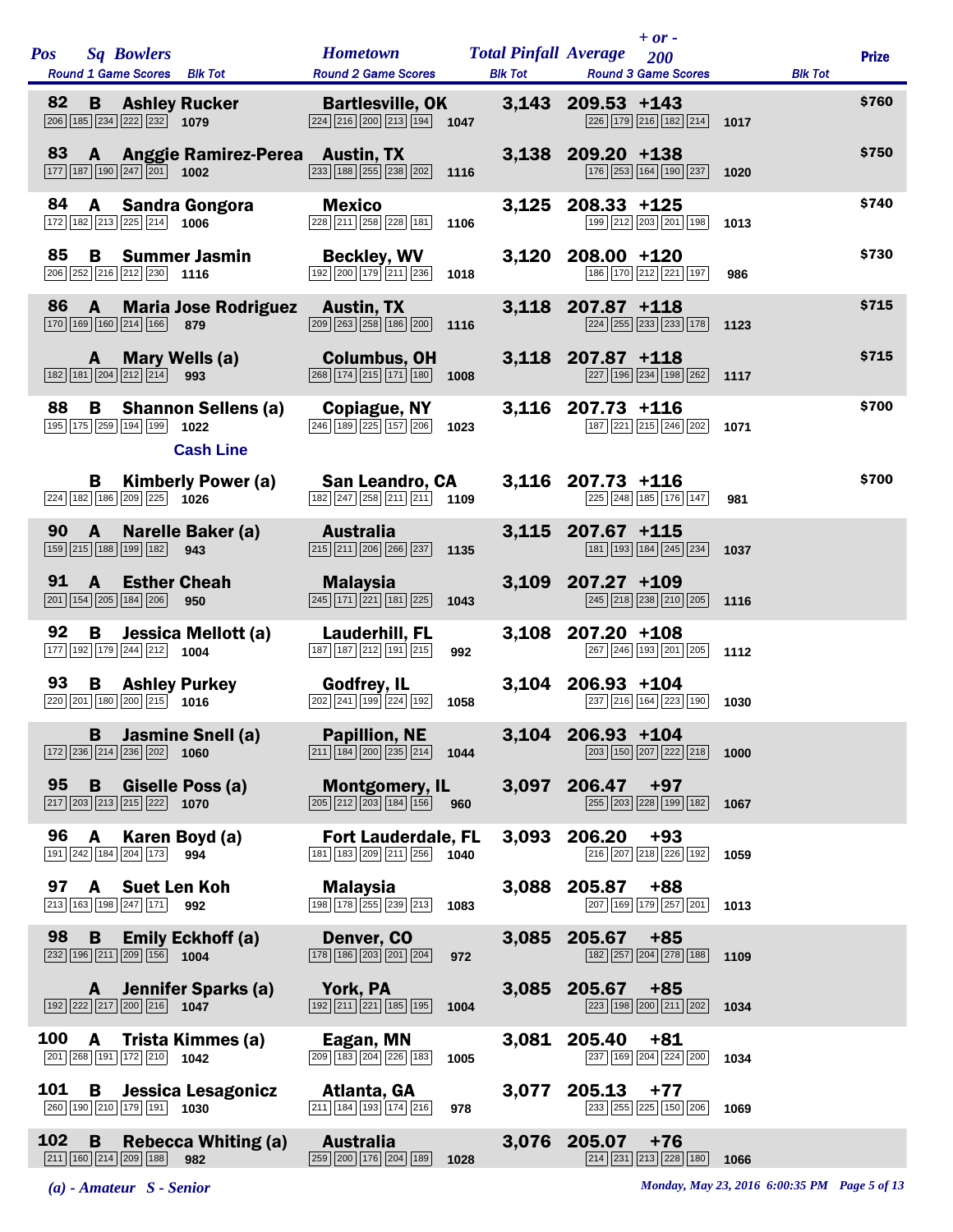| <b>Pos</b>    | <b>Sq Bowlers</b><br>Round 1 Game Scores Blk Tot                                       |                                           | <b>Hometown</b><br><b>Round 2 Game Scores</b>                                                                   | <b>Blk Tot</b> | $+ or -$<br><b>Total Pinfall Average</b> 200<br><b>Round 3 Game Scores</b>                     |      | <b>Blk Tot</b> | <b>Prize</b> |
|---------------|----------------------------------------------------------------------------------------|-------------------------------------------|-----------------------------------------------------------------------------------------------------------------|----------------|------------------------------------------------------------------------------------------------|------|----------------|--------------|
| $103 \quad A$ | $\overline{ 222   201   195   165   247 }$ 1030                                        | <b>Michelle Maly (a)</b>                  | Denver, CO<br>$\boxed{177}$ $\boxed{244}$ $\boxed{203}$ $\boxed{172}$ $\boxed{217}$ <b>1013</b>                 |                | 3,074 204.93<br>$+74$<br>221 201 222 202 185 1031                                              |      |                |              |
| 104           | A<br>235 193 181 235 202 1046                                                          | Ida Andersson (a)                         | <b>Sweden</b><br>234 203 161 215 212                                                                            | 3,070<br>1025  | 204.67<br>$+70$<br>200 247 170 176 206                                                         | 999  |                |              |
| 105           | B<br>$\boxed{185}$ $\boxed{259}$ $\boxed{244}$ $\boxed{197}$ $\boxed{190}$ <b>1075</b> | <b>Elysia Current</b>                     | Ephrata, PA<br>207 193 164 199 178                                                                              | 941            | 3,068 204.53<br>+68<br>186 214 246 202 204                                                     | 1052 |                |              |
| 106           | B<br>$\boxed{200}$ 169 234 214 216 1033                                                | Miku Urano (a)                            | <b>Japan</b><br>$\boxed{196}$ $\boxed{191}$ $\boxed{256}$ $\boxed{180}$ $\boxed{219}$                           | 1042           | 3,067 204.47<br>$+67$<br>202 184 188 212 206                                                   | 992  |                |              |
|               | B<br>$\boxed{247}$ $\boxed{218}$ $\boxed{212}$ $\boxed{200}$ $\boxed{194}$ <b>1071</b> | <b>Adrianne Barela (a)</b>                | <b>Henderson, NV</b><br>$\boxed{215}$ $\boxed{174}$ $\boxed{224}$ $\boxed{202}$ $\boxed{197}$ <b>1012</b>       |                | $3,067$ 204.47 +67<br>219 190 172 223 180                                                      | 984  |                |              |
| 108           | B<br>158 249 164 213 236 1020                                                          | <b>Brooke Bower</b>                       | Camp Hill, PA<br>$\boxed{172}$ $\boxed{177}$ $\boxed{184}$ $\boxed{196}$ $\boxed{237}$                          | 966            | 3,062 204.13<br>+62<br>220 191 241 223 201                                                     | 1076 |                |              |
| 109           | B<br>$\boxed{213}$ 190 170 246 228 1047                                                | Yuki Akiyosh (a)                          | Japan<br>185 212 187 202 187                                                                                    | 973            | $3,061$ 204.07 +61<br>$\boxed{211}$ 189 236 194 211 1041                                       |      |                |              |
| 110           | $\mathbf{A}$<br>180 195 197 216 180 968                                                | Diana Walter (a)                          | <b>Bellport, NY</b><br>199 219 192 219 255                                                                      | 1084           | 3,058 203.87<br>$+58$<br>197 220 202 179 208                                                   | 1006 |                |              |
| 111           | $\mathbf{A}$<br>$\boxed{238}$ 197 244 239 203 1121                                     | Sierra Kanemoto (a)                       | <b>Riverside, OH</b><br>$\boxed{219}$ $\boxed{244}$ $\boxed{139}$ $\boxed{183}$ $\boxed{197}$                   | 982            | 3,057 203.80<br>$+57$<br>$\boxed{192}$ $\boxed{191}$ $\boxed{234}$ $\boxed{169}$ $\boxed{168}$ | 954  |                |              |
| 112           | B<br>$\boxed{243}$ 158 $\boxed{215}$ $\boxed{232}$ $\boxed{247}$ 1095                  | April George (a)                          | N. Las Vegas, NV<br>$\boxed{226}$ 157 182 186 180                                                               | 3,049<br>931   | 203.27<br>+49<br>190 238 200 194 201                                                           | 1023 |                |              |
| 113           | B<br>$\boxed{236}$ 162 $\boxed{242}$ 167 216 1023                                      | Jennifer Mauri (a)                        | Henderson, NV<br>$\boxed{206}$ $\boxed{268}$ $\boxed{202}$ $\boxed{176}$ $\boxed{195}$ <b>1047</b>              |                | 3,045 203.00<br>+45<br>209 201 182 193 190                                                     | 975  |                |              |
| 114           | 173 174 202 164 195 908                                                                | <b>A</b> Julie Oczepek <b>Saginaw, MI</b> | $\boxed{174}$ $\boxed{181}$ $\boxed{195}$ $\boxed{234}$ $\boxed{186}$                                           | 970            | 3,038 202.53<br>$+38$<br>223 211 269 244 213                                                   | 1160 |                |              |
| 115           | $\overline{A}$                                                                         | Kayla Bandy                               | <b>Example 15 Salisbury, MD</b>                                                                                 |                | 3,035 202.33<br>$+35$                                                                          |      |                |              |
| 116           | <b>A</b><br>193 215 169 183 177 937                                                    | Sarah Germano (a)                         | <b>Rochester, NY</b><br>$\boxed{223}$ $\boxed{223}$ $\boxed{213}$ $\boxed{173}$ $\boxed{164}$                   | 3,033<br>996   | 202.20<br>$+33$<br>270 205 262 161 202 1100                                                    |      |                |              |
|               | A<br>191 172 210 201 189                                                               | Ayami Kondo<br>963                        | Japan<br>$\boxed{214}$ $\boxed{203}$ $\boxed{182}$ $\boxed{199}$ $\boxed{176}$                                  | 3,033<br>974   | 202.20<br>$+33$<br>208 221 237 222 208                                                         | 1096 |                |              |
|               | B<br>202 205 192 188 207 994                                                           | Ashlyn Herzberg (a)                       | Wichita, KS<br>$\boxed{214}$ $\boxed{201}$ $\boxed{172}$ $\boxed{212}$ $\boxed{224}$                            | 3,033<br>1023  | 202.20<br>$+33$<br>180 194 201 256 185                                                         | 1016 |                |              |
| 119           | B<br>$\boxed{169}$ $\boxed{233}$ $\boxed{202}$ $\boxed{203}$ $\boxed{259}$ <b>1066</b> | <b>Wendy Macpherson</b>                   | <b>Henderson, NV</b><br>$\boxed{199}$ $\boxed{211}$ $\boxed{133}$ $\boxed{184}$ $\boxed{194}$                   | 921            | 3.032 202.13<br>$+32$<br>$\boxed{156}\boxed{218}\boxed{234}\boxed{225}\boxed{212}$             | 1045 |                |              |
| 120           | В<br>200 173 151 202 224 950                                                           | <b>Michelle Abner (a)</b>                 | Cincinnati, OH<br>$\boxed{139}$ $\boxed{177}$ $\boxed{204}$ $\boxed{213}$ $\boxed{237}$                         | 3,031<br>970   | 202.07<br>$+31$<br>208 213 258 208 224                                                         | 1111 |                |              |
|               | A<br>141 208 200 181 185                                                               | Amber Vega (a)<br>915                     | Orangevale, CA<br>$\boxed{246}$ 190 190 215 236 1077                                                            |                | 3,031 202.07<br>$+31$<br>224 190 210 191 224                                                   | 1039 |                |              |
|               | B<br>$\boxed{200}$ $\boxed{186}$ $\boxed{190}$ $\boxed{233}$ $\boxed{203}$ <b>1012</b> | Lauren Pate (a)                           | Inver Grove Heights, 3,031<br>$\boxed{209}$ $\boxed{254}$ $\boxed{207}$ $\boxed{230}$ $\boxed{177}$ <b>1077</b> |                | 202.07<br>$+31$<br>168 221 179 159 215                                                         | 942  |                |              |
| 123           | $\overline{A}$<br>176 199 226 202 181                                                  | Leslie Bohn (a)<br>984                    | Jackson, NJ<br>167 199 197 185 198                                                                              | 3,030<br>946   | 202.00<br>$+30$<br>222 222 227 215 214                                                         | 1100 |                |              |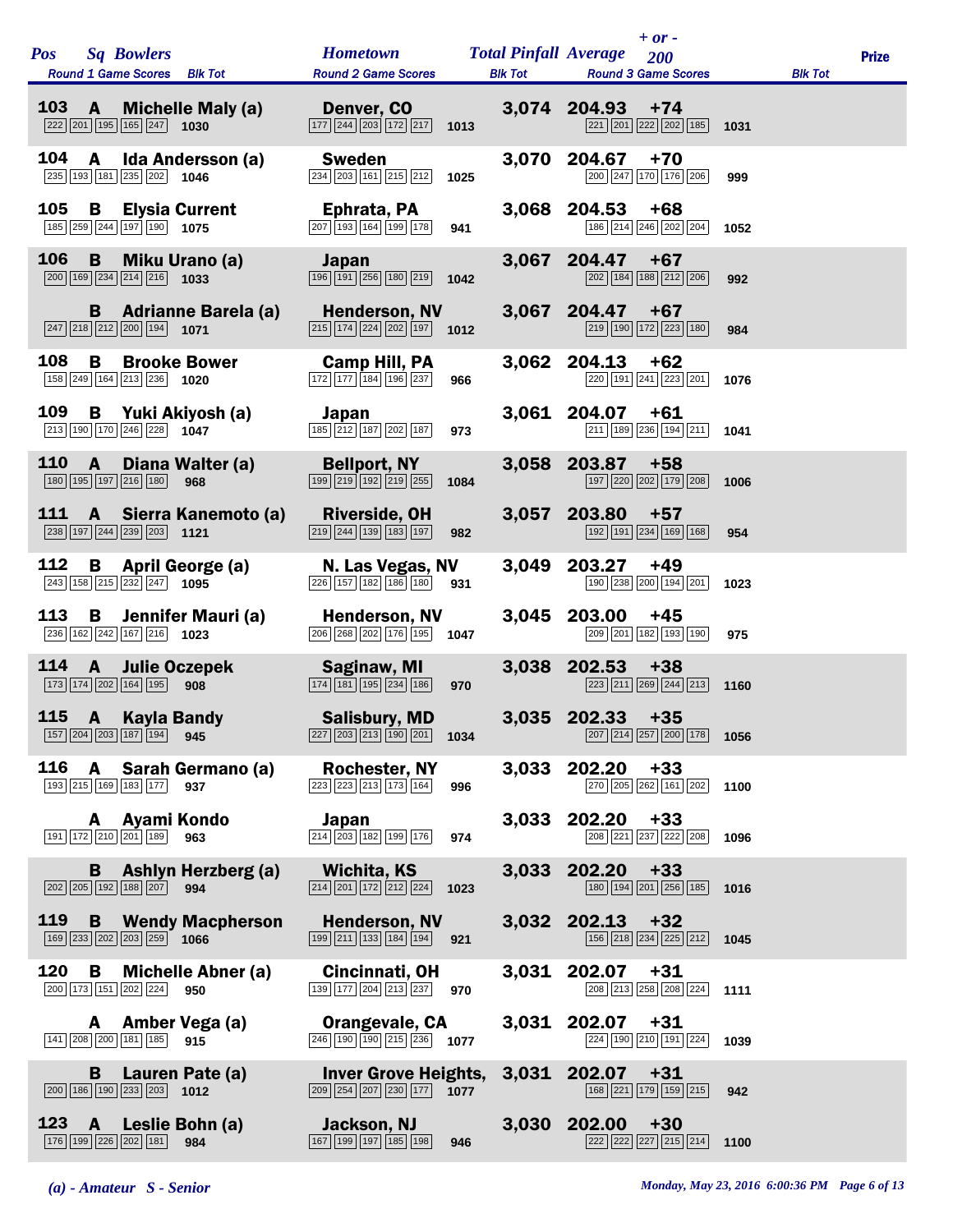| <b>Pos</b> |              | <b>Sq Bowlers</b>                                                                 | <b>Round 1 Game Scores</b> Blk Tot                                                                    | Hometown Total Pinfall Average 200                                                                                       |                |       | $+$ or $-$<br>Round 2 Game Scores Blk Tot Round 3 Game Scores                                                               |      | <b>Blk Tot</b> | <b>Prize</b> |
|------------|--------------|-----------------------------------------------------------------------------------|-------------------------------------------------------------------------------------------------------|--------------------------------------------------------------------------------------------------------------------------|----------------|-------|-----------------------------------------------------------------------------------------------------------------------------|------|----------------|--------------|
| 124        |              | 182 169 220 236 200 1007                                                          |                                                                                                       | A Blair Blumenscheid (a) Columbus, OH<br>190 192 209 202 194                                                             | 987            |       | $3,028$ 201.87 +28<br>233 213 183 211 194                                                                                   | 1034 |                |              |
|            |              | 193 200 242 188 196 1019                                                          |                                                                                                       | 125 A Shawna Strause (a) Tucson, AZ<br>$\boxed{256}$ 169 150 181 190                                                     | 946            |       | 3,026 201.73<br>$+26$<br>231 198 213 171 248 1061                                                                           |      |                |              |
|            |              |                                                                                   | $\boxed{198}$ $\boxed{201}$ $\boxed{204}$ $\boxed{157}$ $\boxed{188}$ <b>948</b>                      | 126 A Nina Flack (a) Sweden<br>$\boxed{234}$ $\boxed{226}$ $\boxed{214}$ $\boxed{237}$ $\boxed{202}$                     | 1113           |       | 3,024 201.60<br>$+24$<br>$\boxed{170}$ $\boxed{220}$ $\boxed{147}$ $\boxed{245}$ $\boxed{181}$                              | 963  |                |              |
| 127        | <b>B</b>     | 185 188 170 192 201 936                                                           |                                                                                                       | <b>Catherine Rawsthorne</b> Lewiston, ID<br>$\boxed{237}$ 160 $\boxed{210}$ $\boxed{208}$ 189 1004                       |                |       | $3,021$ 201.40 +21<br>$\boxed{214}$ $\boxed{232}$ $\boxed{190}$ $\boxed{187}$ $\boxed{258}$                                 | 1081 |                |              |
| 128        | B            | $\boxed{232}$ 195 245 193 192 1057                                                | <b>Karen Marcano</b>                                                                                  | Venezuela<br>$\boxed{214}$ $\boxed{203}$ $\boxed{193}$ $\boxed{171}$ $\boxed{212}$ 993                                   |                |       | 3,020 201.33<br>$+20$<br>228 182 195 183 182                                                                                | 970  |                |              |
|            |              | 179 230 199 181 237 1026                                                          |                                                                                                       | 129 A Jennifer Russo (a) Monmouth Jct., NJ<br>$\boxed{204}$ $\boxed{222}$ 168 173 270 1037                               |                |       | 3,019 201.27<br>$+19$<br>182 195 188 185 206                                                                                | 956  |                |              |
|            |              | $\boxed{166}$ $\boxed{179}$ $\boxed{247}$ $\boxed{193}$ $\boxed{190}$ 975         |                                                                                                       | 130 A Genie Franklin (a) Frisco, TX<br>$\boxed{179}$ $\boxed{192}$ $\boxed{236}$ $\boxed{235}$ $\boxed{199}$ <b>1041</b> |                |       | 3,018 201.20<br>$+18$<br>$\boxed{248}$ $\boxed{194}$ $\boxed{210}$ $\boxed{179}$ $\boxed{171}$                              | 1002 |                |              |
|            | 131 B        | 163 196 222 233 227 1041                                                          | Nicole Bower (a)                                                                                      | Camp Hill, PA<br>$\boxed{137}$ $\boxed{188}$ $\boxed{199}$ $\boxed{242}$ $\boxed{184}$ 950                               |                |       | $3,015$ 201.00 +15<br>179 204 201 230 210 1024                                                                              |      |                |              |
|            |              | 205 210 207 210 187 1019                                                          | 132 A Andrea Snyder (a)                                                                               | <b>Henderson, NV</b><br>$\overline{242}$ 233 178 204 197 1054                                                            |                |       | $3,013$ 200.87 +13<br>183 200 181 180 196                                                                                   | 940  |                |              |
|            | в            |                                                                                   | Jessica Abel (a)<br>$\boxed{195}$ $\boxed{213}$ $\boxed{215}$ $\boxed{202}$ $\boxed{245}$ <b>1070</b> | <b>Rose Hill, KS</b><br>$156$ 217 215 191 227                                                                            | 1006           |       | $3,013$ 200.87 +13<br>189 188 215 175 170                                                                                   | 937  |                |              |
|            |              |                                                                                   | $\boxed{190}$ $\boxed{255}$ $\boxed{157}$ $\boxed{166}$ $\boxed{198}$ 966                             | 134 B Stephanie Casey Yonkers, NY<br>$\boxed{212}\boxed{224}\boxed{200}\boxed{210}\boxed{166}$ 1012                      |                |       | 3,006 200.40<br>$+6$<br>$\boxed{197}$ $\boxed{186}$ $\boxed{185}$ $\boxed{247}$ $\boxed{213}$                               | 1028 |                |              |
|            |              | $\boxed{175}$ $\boxed{183}$ $\boxed{190}$ $\boxed{205}$ $\boxed{212}$ 965         |                                                                                                       | B Trisha Reid (a) Columbus, OH<br>$\boxed{169}$ $\boxed{185}$ $\boxed{205}$ $\boxed{236}$ $\boxed{226}$ <b>1021</b>      | <u>a matan</u> |       | 3,006 200.40<br>$+6$<br>193 214 212 189 212 1020                                                                            |      |                |              |
|            |              |                                                                                   |                                                                                                       | <b>B</b> Jasmine Coleman (a) Manteca, CA                                                                                 |                |       | 3,006 200.40<br>+6<br>$\boxed{235}$ 160 $\boxed{222}$ $\boxed{200}$ 158 <b>975 1006 103 1025 1025 1025 101 101 101 1006</b> |      |                |              |
|            | A            | $\boxed{238}$ $\boxed{177}$ $\boxed{204}$ $\boxed{242}$ $\boxed{205}$ 1066        | Lori Grisanti (a)                                                                                     | Greenfield, WI<br>163 203 220 238 179                                                                                    | 1003           |       | 3,006 200.40<br>$+6$<br>169 223 166 183 196                                                                                 | 937  |                |              |
| 138        |              | $\boxed{191}$ $\boxed{209}$ $\boxed{184}$ $\boxed{218}$ $\boxed{211}$ <b>1013</b> | <b>B</b> Mariana Alvarado (a)                                                                         | <b>Sacramento, CA</b><br>$\boxed{202}$ $\boxed{222}$ $\boxed{216}$ $\boxed{215}$ $\boxed{202}$ <b>1057</b>               |                |       | 3,005 200.33<br>$+5$<br>172 185 184 208 186                                                                                 | 935  |                |              |
| 139        | $\mathbf{A}$ | <b>Lilia Robles</b><br>209 179 236 207 226 1057                                   |                                                                                                       | <b>Mexico</b><br>186 246 189 191 161                                                                                     | 973            |       | 3,004 200.27<br>$+4$<br>222 174 183 221 174                                                                                 | 974  |                |              |
| 140        | B            | $\boxed{172}$ $\boxed{203}$ $\boxed{230}$ $\boxed{217}$ $\boxed{221}$ <b>1043</b> | <b>Danielle Schilling (a)</b>                                                                         | Winnetka, CA<br>245 176 174 169 204                                                                                      | 968            | 3,002 | 200.13<br>$+2$<br>205 180 187 257 162                                                                                       | 991  |                |              |
|            |              | $\boxed{227}$ $\boxed{204}$ $\boxed{193}$ $\boxed{191}$ $\boxed{214}$ <b>1029</b> | 141 A Emily Peterson (a)                                                                              | West Fargo, ND<br>$\boxed{170}$ $\boxed{212}$ $\boxed{186}$ $\boxed{211}$ $\boxed{204}$ 983                              |                | 2,998 | 199.87<br>$-2$<br>234 203 139 210 200                                                                                       | 986  |                |              |
| 142        |              | 160 222 196 178 209                                                               | <b>A</b> Samantha Kelly<br>965                                                                        | Waukesha, WI<br>$\boxed{197}$ $\boxed{166}$ $\boxed{246}$ $\boxed{213}$ $\boxed{195}$                                    | 1017           | 2,996 | 199.73<br>$-4$<br>$\boxed{235}$ $\boxed{209}$ $\boxed{190}$ $\boxed{210}$ $\boxed{170}$                                     | 1014 |                |              |
|            | 143 A        | $\boxed{201}$ $\boxed{203}$ $\boxed{215}$ $\boxed{204}$ $\boxed{195}$ <b>1018</b> | Nora Lyana Norkamal                                                                                   | <b>Malaysia</b><br>$\boxed{177}$ $\boxed{215}$ $\boxed{181}$ $\boxed{189}$ $\boxed{229}$                                 | 991            | 2,991 | 199.40<br>$-9$<br>210 155 173 217 227                                                                                       | 982  |                |              |
| 144        | B            | 209 225 223 227 193 1077                                                          | Kristie Leong (a)                                                                                     | Daly City, CA<br>$\boxed{155}$ $\boxed{184}$ $\boxed{161}$ $\boxed{155}$ $\boxed{214}$                                   | 869            | 2,988 | 199.20<br>$-12$<br>207 178 268 183 206                                                                                      | 1042 |                |              |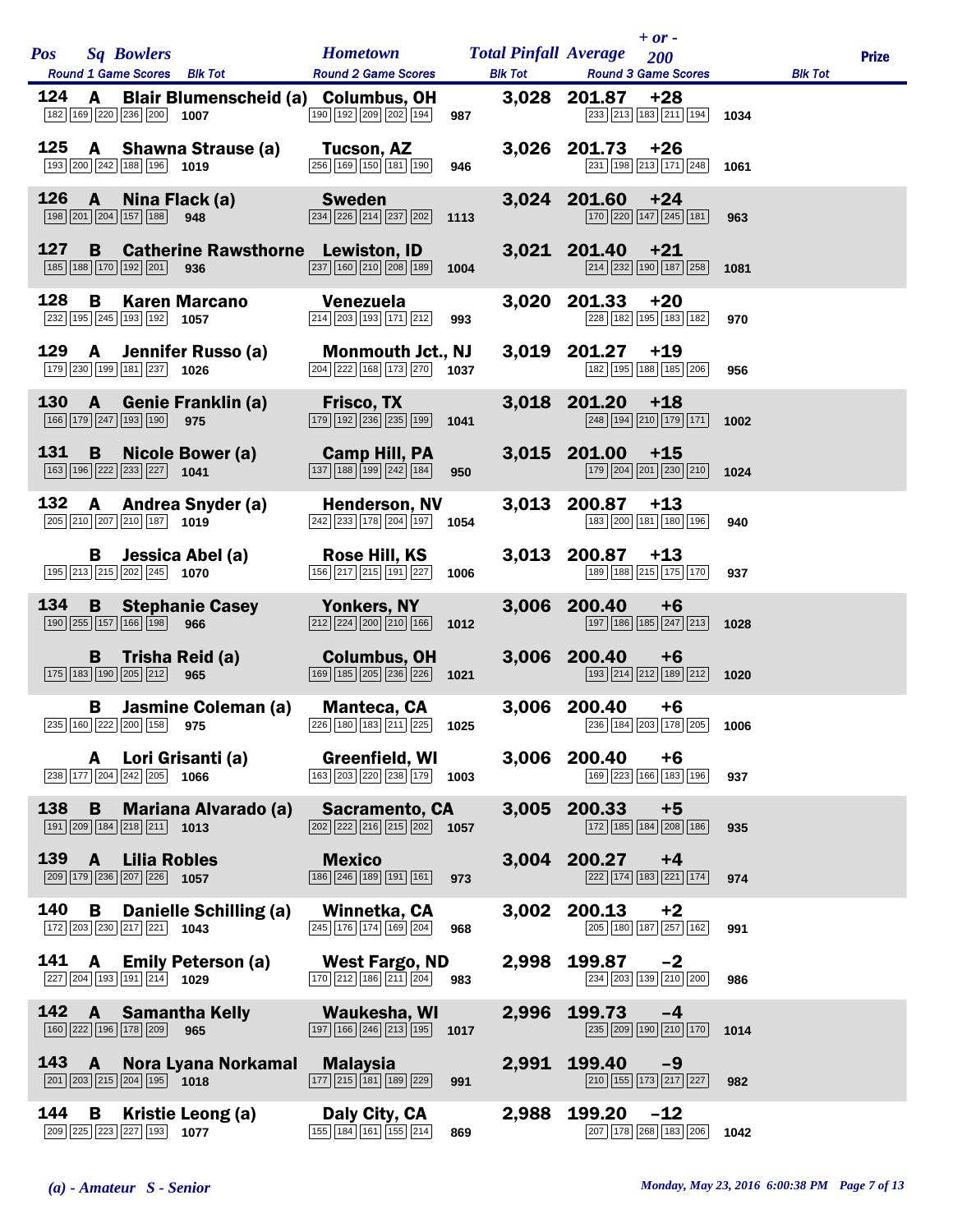|     |              | Pos Sq Bowlers                                                                                                                                                                                                                               | <b>Hometown Total Pinfall Average</b> 200                                                                 |              |                  | $+$ or -                                                                          |      |                | <b>Prize</b> |
|-----|--------------|----------------------------------------------------------------------------------------------------------------------------------------------------------------------------------------------------------------------------------------------|-----------------------------------------------------------------------------------------------------------|--------------|------------------|-----------------------------------------------------------------------------------|------|----------------|--------------|
|     |              | <b>Round 1 Game Scores</b> Blk Tot                                                                                                                                                                                                           | Round 2 Game Scores Blk Tot Round 3 Game Scores                                                           |              |                  |                                                                                   |      | <b>Blk Tot</b> |              |
| 145 |              | B Tina Becke (a) Carol Stream, IL 2,986 199.07 -14<br>$\boxed{177}$ $\boxed{198}$ $\boxed{238}$ $\boxed{211}$ $\boxed{202}$ <b>1026</b>                                                                                                      | $\boxed{218}$ $\boxed{201}$ $\boxed{195}$ $\boxed{168}$ $\boxed{215}$ 997                                 |              |                  | 212 202 200 147 202                                                               | 963  |                |              |
|     |              | 146 A Ashley Crowder (a) Tamarac, FL<br>$\boxed{256}$ $\boxed{227}$ 188 168 226 1065                                                                                                                                                         | $\boxed{179}$ $\boxed{152}$ $\boxed{161}$ $\boxed{192}$ $\boxed{204}$<br>888                              | 2,984        | $198.93 - 16$    | 205 194 198 208 226                                                               | 1031 |                |              |
|     |              | B Marcia Kloempken (a) Pleasant View, UT 2,984 198.93 -16<br>$\boxed{237}$ $\boxed{215}$ $\boxed{206}$ $\boxed{249}$ $\boxed{200}$ <b>1107</b>                                                                                               | $\boxed{198}$ $\boxed{222}$ $\boxed{236}$ $\boxed{201}$ $\boxed{131}$ <b>988</b>                          |              |                  | 157 167 191 174 200                                                               | 889  |                |              |
| 148 |              | $\boxed{181}$ $\boxed{245}$ $\boxed{204}$ $\boxed{195}$ $\boxed{190}$ <b>1015</b>                                                                                                                                                            | $\boxed{202}$ $\boxed{214}$ $\boxed{181}$ $\boxed{205}$ $\boxed{209}$ <b>1011</b>                         |              | 2,982 198.80 -18 | 235 170 155 215 181                                                               | 956  |                |              |
|     |              | 149 A Gabriella Mayfield<br>175 203 224 178 224 1004                                                                                                                                                                                         | Lake Isabella, CA<br>$\boxed{164}$ $\boxed{217}$ $\boxed{225}$ $\boxed{187}$ $\boxed{191}$ 984            |              | 2,977 198.47 -23 | 222 201 202 217 147                                                               | 989  |                |              |
|     |              | 150 A Johanna Puentes (a) Colombia<br>186 173 256 211 212 1038                                                                                                                                                                               | $\boxed{234}$ 183 211 204 194<br>1026                                                                     |              | 2,974 198.27 -26 | 198 171 190 183 168                                                               | 910  |                |              |
|     |              | 151 B Jordan Newham (a)<br>$\boxed{214}$ $\boxed{206}$ $\boxed{201}$ $\boxed{183}$ $\boxed{204}$ <b>1008</b>                                                                                                                                 | Aurora, IL <b>Aurora</b><br>$\boxed{190}$ $\boxed{223}$ $\boxed{174}$ $\boxed{191}$ $\boxed{171}$ 949     |              | 2,970 198.00 -30 | 183 194 216 175 245 1013                                                          |      |                |              |
| 152 | A            | <b>Heather Melvin</b><br>212 165 167 178 231 953                                                                                                                                                                                             | Sioux Falls, SD<br>208 173 199 181 201<br>962                                                             | 2,965        | 197.67           | $-35$<br>201 258 192 204 195 1050                                                 |      |                |              |
|     |              | 153 A Joely O'Grady (a)<br>$\boxed{183}$ $\boxed{201}$ $\boxed{172}$ $\boxed{191}$ $\boxed{203}$ 950                                                                                                                                         | Matawan, NJ<br>219 217 174 193 174<br>977                                                                 |              | 2,964 197.60 -36 | $\boxed{201}$ 183 $\boxed{256}$ 194 $\boxed{203}$ 1037                            |      |                |              |
| 154 |              | <b>B</b> Tania Yusaf (a) Babson Park, FL<br>$\boxed{188}$ $\boxed{253}$ $\boxed{201}$ $\boxed{181}$ $\boxed{258}$ <b>1081</b>                                                                                                                | $\boxed{166}$ $\boxed{177}$ $\boxed{244}$ $\boxed{159}$ $\boxed{166}$ 912                                 |              | 2,963 197.53 -37 | $\boxed{192}$ $\boxed{226}$ $\boxed{189}$ $\boxed{180}$ $\boxed{183}$             | 970  |                |              |
|     |              | 155 A Christina Kinney (a)<br>193 166 181 178 174 892                                                                                                                                                                                        | <b>Las Vegas, NV</b><br>$\boxed{172}$ $\boxed{223}$ $\boxed{204}$ $\boxed{209}$ $\boxed{258}$ <b>1066</b> |              | 2,962 197.47 -38 | $\boxed{186}$ $\boxed{228}$ $\boxed{191}$ $\boxed{211}$ $\boxed{188}$ <b>1004</b> |      |                |              |
|     |              | B Sarah Muench (a) Altoona, IA<br>$\boxed{169}$ $\boxed{202}$ $\boxed{180}$ $\boxed{239}$ $\boxed{222}$ <b>1012</b>                                                                                                                          | 181 170 206 197 199                                                                                       | 2,962<br>953 | 197.47 -38       | 191 220 198 156 232                                                               | 997  |                |              |
|     |              | 157 B Elizabeth Sienicki (a) San Jose, CA<br>$\boxed{214}$ $\boxed{180}$ $\boxed{235}$ $\boxed{243}$ $\boxed{193}$ <b>1065 107 107 108 108 108 108 108 108 108 108 108 108 108 1182 128 128 128 128 128 128 128 128 128 128 128 128 128 </b> |                                                                                                           |              | 2,959 197.27 -41 |                                                                                   | 893  |                |              |
| 158 | $\mathbf{A}$ | <b>Melanie Crawford (a)</b><br>$\boxed{198}$ $\boxed{199}$ $\boxed{181}$ $\boxed{208}$ $\boxed{215}$ <b>1001</b>                                                                                                                             | Allen, TX<br>$\boxed{207}$ $\boxed{179}$ $\boxed{175}$ $\boxed{221}$ $\boxed{167}$<br>949                 | 2,958        | $197.20 -42$     | 189 215 226 188 190                                                               | 1008 |                |              |
| 159 |              | <b>B</b> Stacy Starry (a)<br>161 203 200 177 171 912                                                                                                                                                                                         | <b>McKinney, TX</b><br>$\boxed{196}\boxed{237}\boxed{204}\boxed{242}\boxed{188}$<br>1067                  | 2,957        | 197.13           | $-43$<br>$\boxed{161}$ $\boxed{234}$ $\boxed{205}$ $\boxed{200}$ $\boxed{178}$    | 978  |                |              |
| 160 | В            | <b>Jamie Martin</b><br>184 148 226 228 244 1030                                                                                                                                                                                              | Omaha, NE<br>200 199 179 210 193<br>981                                                                   | 2,948        | 196.53           | -52<br>169 218 185 161 204                                                        | 937  |                |              |
| 161 | A            | Kiyoko McDonald (a)<br>$\boxed{246}\boxed{257}\boxed{215}\boxed{204}\boxed{179}$ 1101                                                                                                                                                        | <b>McKinney, TX</b><br>$\boxed{156}$ $\boxed{166}$ $\boxed{164}$ $\boxed{165}$ $\boxed{184}$<br>835       | 2,944        | 196.27           | -56<br>211 195 188 213 201                                                        | 1008 |                |              |
|     | A            | Isabelle Hultin (a)<br>$\boxed{171}$ $\boxed{168}$ $\boxed{183}$ $\boxed{207}$ $\boxed{203}$ 932                                                                                                                                             | <b>Sweden</b><br>$\boxed{236}$ $\boxed{172}$ $\boxed{255}$ $\boxed{213}$ $\boxed{182}$<br>1058            | 2,944        | 196.27           | $-56$<br>196 200 170 180 208                                                      | 954  |                |              |
| 163 |              | <b>B</b> Chelsea LeMond (a)<br>163 198 213 227 177 978                                                                                                                                                                                       | Jasper, IN<br>$\boxed{178}\boxed{213}\boxed{219}\boxed{193}\boxed{191}$<br>994                            | 2,942        | 196.13           | $-58$<br>164 169 242 201 194                                                      | 970  |                |              |
| 164 | A            | Ayano Smart (a)<br>167 161 178 181 153 840                                                                                                                                                                                                   | San Antonio, TX<br>$\boxed{221}$ $\boxed{257}$ $\boxed{213}$ $\boxed{209}$ $\boxed{216}$ 1116             | 2,939        | 195.93           | $-61$<br>192 243 185 186 177                                                      | 983  |                |              |
|     | В            | Rebecca Czlapinski (a) Marengo, IL<br>236 183 224 187 195 1025                                                                                                                                                                               | 144 182 190 235 185<br>936                                                                                | 2,939        | 195.93           | $-61$<br>219 178 164 191 226                                                      | 978  |                |              |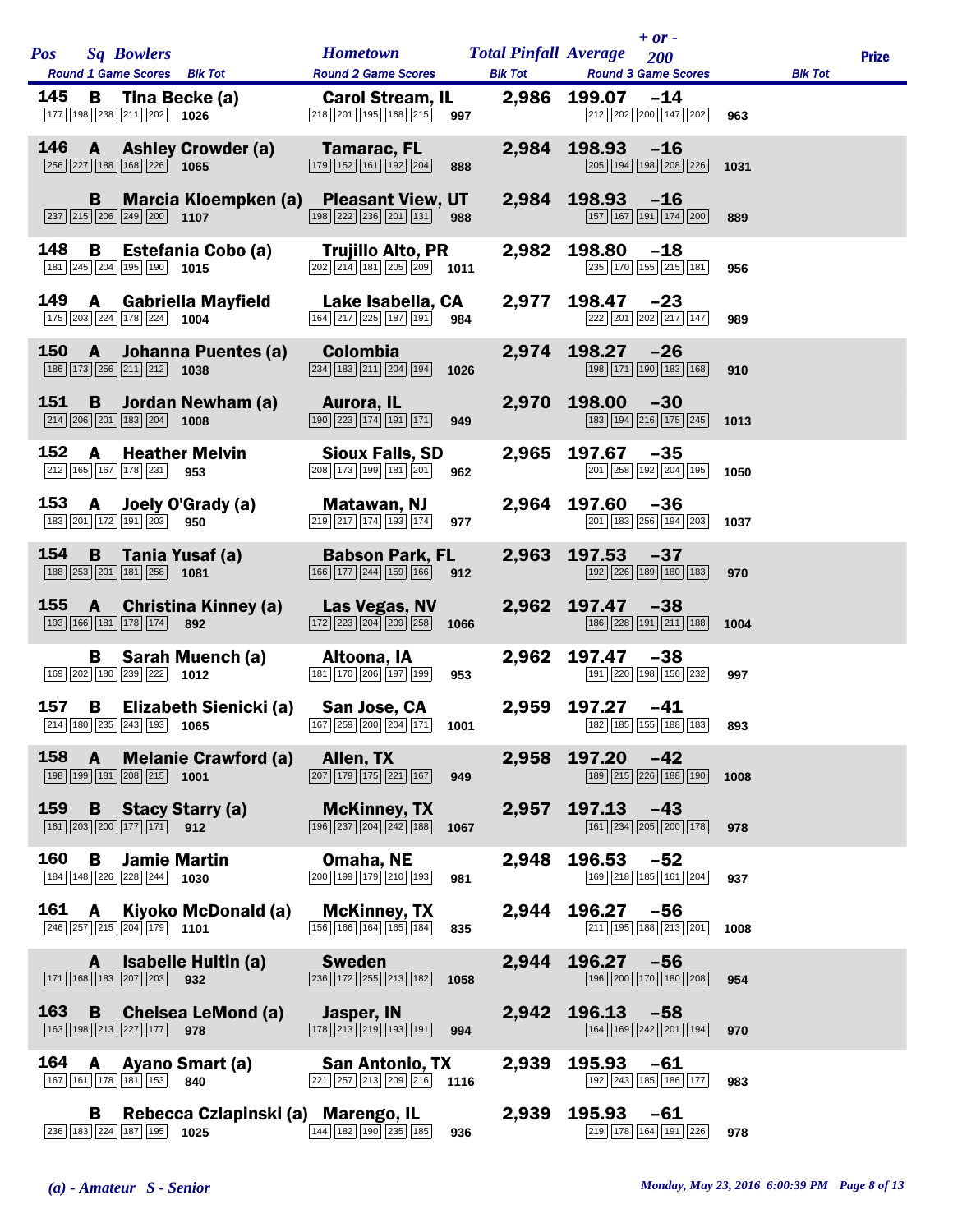|            |                          |                                                                                                                                                                                              |                                                                                                                  |                                                | $+ or -$                                                                                       |      |                |              |
|------------|--------------------------|----------------------------------------------------------------------------------------------------------------------------------------------------------------------------------------------|------------------------------------------------------------------------------------------------------------------|------------------------------------------------|------------------------------------------------------------------------------------------------|------|----------------|--------------|
| <b>Pos</b> |                          | <b>Sq Bowlers</b><br>Round 1 Game Scores Blk Tot                                                                                                                                             | <b>Hometown</b><br><b>Round 2 Game Scores</b>                                                                    | <b>Total Pinfall Average</b><br><b>Blk Tot</b> | 200<br><b>Round 3 Game Scores</b>                                                              |      | <b>Blk Tot</b> | <b>Prize</b> |
| 166        | $\mathbf{A}$             | <b>Justyne Falbo (a)</b><br>$\boxed{160}\boxed{204}\boxed{205}\boxed{227}\boxed{204}$ 1000                                                                                                   | <b>Greensburg, PA</b><br>$\boxed{202}$ $\boxed{227}$ $\boxed{192}$ $\boxed{172}$ $\boxed{184}$<br>977            |                                                | 2,935 195.67<br>$-65$<br>184 202 201 169 202                                                   | 958  |                |              |
| 167        | B.                       | <b>Heather D'Errico</b><br>182 208 181 189 221 981                                                                                                                                           | <b>Rochester, NY</b><br>156 193 204 173 212                                                                      | 938                                            | 2,933 195.53<br>$-67$<br>230 198 208 204 174 1014                                              |      |                |              |
| 168        | A                        | Jessica Aiezza (a)<br>193 182 211 213 196<br>995                                                                                                                                             | <b>Mechanicville, NY</b><br>$\boxed{160}$ $\boxed{161}$ $\boxed{148}$ $\boxed{223}$ $\boxed{213}$                | 905                                            | 2,932 195.47<br>-68<br>202 226 169 200 235                                                     | 1032 |                |              |
|            | A                        | <b>Brittany Himmelreich</b><br>184 258 212 176 215 1045                                                                                                                                      | Cressona, PA<br>$\boxed{167}$ $\boxed{160}$ $\boxed{192}$ $\boxed{199}$ $\boxed{225}$                            | 943                                            | 2,932 195.47<br>-68<br>196 180 183 195 190                                                     | 944  |                |              |
|            |                          | 170S B Char Hammel<br>$\boxed{202}$ $\boxed{201}$ $\boxed{215}$ $\boxed{222}$ $\boxed{189}$ <b>1029</b>                                                                                      | <b>Las Vegas, NV</b><br>$\boxed{191}$ $\boxed{177}$ $\boxed{258}$ $\boxed{213}$ $\boxed{190}$                    | 2,926<br>1029                                  | 195.07<br>$-74$<br>$\boxed{215}$ 151 175 157 170                                               | 868  |                |              |
| 171        | B<br>222 184 243 169 178 | Megan Buja (a)<br>996                                                                                                                                                                        | <b>Rockford, IL</b><br>$\boxed{217}$ 183 192 209 212                                                             | 1013                                           | 2,925 195.00<br>$-75$<br>179 206 191 166 174                                                   | 916  |                |              |
| 172        | В                        | Erin Michelfelder (a)<br>258 203 212 197 168 1038                                                                                                                                            | <b>Belleville, IL</b><br>182 173 233 211 149                                                                     | 948                                            | 2,924 194.93<br>$-76$<br>196 207 170 169 196                                                   | 938  |                |              |
|            | B<br>193 183 190 209 203 | Tina Williams (a)<br>978                                                                                                                                                                     | Phoenix, AZ<br>$\boxed{222}$ 186 183 177 243 1011                                                                |                                                | 2,924 194.93<br>$-76$<br>217 156 184 187 191                                                   | 935  |                |              |
| 174        |                          | <b>B</b> Tara Quinlan (a)<br>$\boxed{202}$ $\boxed{268}$ $\boxed{224}$ $\boxed{212}$ $\boxed{146}$ <b>1052</b>                                                                               | Streamwood, IL<br>$\boxed{236}$ $\boxed{147}$ $\boxed{192}$ $\boxed{212}$ $\boxed{191}$<br>978                   |                                                | 2,916 194.40<br>$-84$<br>169 204 160 130 223                                                   | 886  |                |              |
| 175        |                          | <b>B</b> Crystal Shaw-Wesby (a) Landover, MD<br>$\boxed{152}\boxed{242}\boxed{180}\boxed{214}\boxed{221}$ 1009                                                                               | $\overline{216}$ 194 202 172 187                                                                                 | 971                                            | 2,915 194.33<br>$-85$<br>$\boxed{175}$ $\boxed{178}$ $\boxed{230}$ $\boxed{157}$ $\boxed{195}$ | 935  |                |              |
| 176        | A                        | <b>Charly Boelter (a)</b><br>183 223 211 155 159 931                                                                                                                                         | Oshkosh, WI<br>$\boxed{210}$ 181 $\boxed{247}$ 179 $\boxed{204}$                                                 | 2,914<br>1021                                  | 194.27<br>$-86$<br>187 223 189 188 175                                                         | 962  |                |              |
|            | A<br>236 171 198 184 178 | <b>Cassandra Molbeck</b><br>967                                                                                                                                                              | Sussex, WI<br>$\overline{206}$ $\overline{234}$ $\overline{212}$ $\overline{171}$ $\overline{192}$ <b>1015</b>   |                                                | 2,914 194.27<br>$-86$<br>$\boxed{212}$ $\boxed{158}$ $\boxed{178}$ $\boxed{170}$ $\boxed{214}$ | 932  |                |              |
|            |                          | 178S B Karen Barcal (a)<br>$\boxed{178}$ $\boxed{166}$ $\boxed{216}$ $\boxed{172}$ $\boxed{209}$ <b>941</b> $\boxed{176}$ $\boxed{215}$ $\boxed{174}$ $\boxed{188}$ $\boxed{174}$ <b>927</b> | Albuquerque, NM                                                                                                  |                                                | 2,913 194.20<br>$-87$<br>233 213 238 148 213 1045                                              |      |                |              |
|            | B                        | <b>Bianca Tofilau (a)</b><br>174 184 200 203 194 955                                                                                                                                         | <b>New Zealand</b><br>$\boxed{241}$ $\boxed{204}$ $\boxed{169}$ $\boxed{160}$ $\boxed{198}$                      | 972                                            | 2,913 194.20<br>$-87$<br>230 184 169 209 194                                                   | 986  |                |              |
| 180        | $\mathsf{A}$             | Nachimi Itakura<br>184 186 194 216 201 981                                                                                                                                                   | Japan<br>$\boxed{186}$ $\boxed{179}$ $\boxed{166}$ $\boxed{228}$ $\boxed{201}$                                   | 2,910<br>960                                   | 194.00<br>$-90$<br>201 203 212 190 163                                                         | 969  |                |              |
|            |                          | <b>B</b> Valentina Collazos-QuintAustin, TX<br>205 215 234 202 192 1048                                                                                                                      | $\boxed{176}$ $\boxed{173}$ $\boxed{199}$ $\boxed{184}$ $\boxed{188}$                                            | 920                                            | 2,910 194.00<br>$-90$<br>199 225 169 173 176                                                   | 942  |                |              |
| 182 A      |                          | Brittany Kolatzny (a) San Diego, CA<br>177 186 162 211 216 952                                                                                                                               | $\boxed{277}$ 180 $\boxed{200}$ 177 $\boxed{216}$ 1050                                                           | 2,905                                          | 193.67<br>$-95$<br>203 166 180 160 194                                                         | 903  |                |              |
|            |                          | 183 B Taylor Bulthuis (a)<br>$\boxed{223}$ 196 191 194 208 1012                                                                                                                              | <b>Coral Springs, FL</b><br>$\boxed{189}$ $\boxed{199}$ $\boxed{225}$ $\boxed{206}$ $\boxed{189}$ $\boxed{1008}$ | 2,897                                          | $193.13 - 103$<br>178 199 137 182 181                                                          | 877  |                |              |
| 184        | B                        | Rebecca Sharp-Keegan (Carleton, MI<br>169 152 191 157 167 836                                                                                                                                | $\boxed{191}$ $\boxed{188}$ $\boxed{200}$ $\boxed{210}$ $\boxed{198}$                                            | 2,894<br>987                                   | $192.93 - 106$<br>$\boxed{200}$ 191 191 276 213                                                | 1071 |                |              |
| 185        |                          | <b>B</b> Stephanie Adams (a)<br>183 185 214 180 191 953                                                                                                                                      | <b>Canada</b><br>200 199 197 242 145                                                                             | 983                                            | 2,889 192.60 -111<br>196 208 176 158 215                                                       | 953  |                |              |
| 186        | B                        | <b>Amy Gamage</b><br>167 189 214 192 235 997                                                                                                                                                 | Las Vegas, NV<br>$\boxed{179}$ $\boxed{208}$ $\boxed{181}$ $\boxed{216}$ $\boxed{217}$ 1001                      | 2,887                                          | $192.47 - 113$<br>106 176 214 200 193                                                          | 889  |                |              |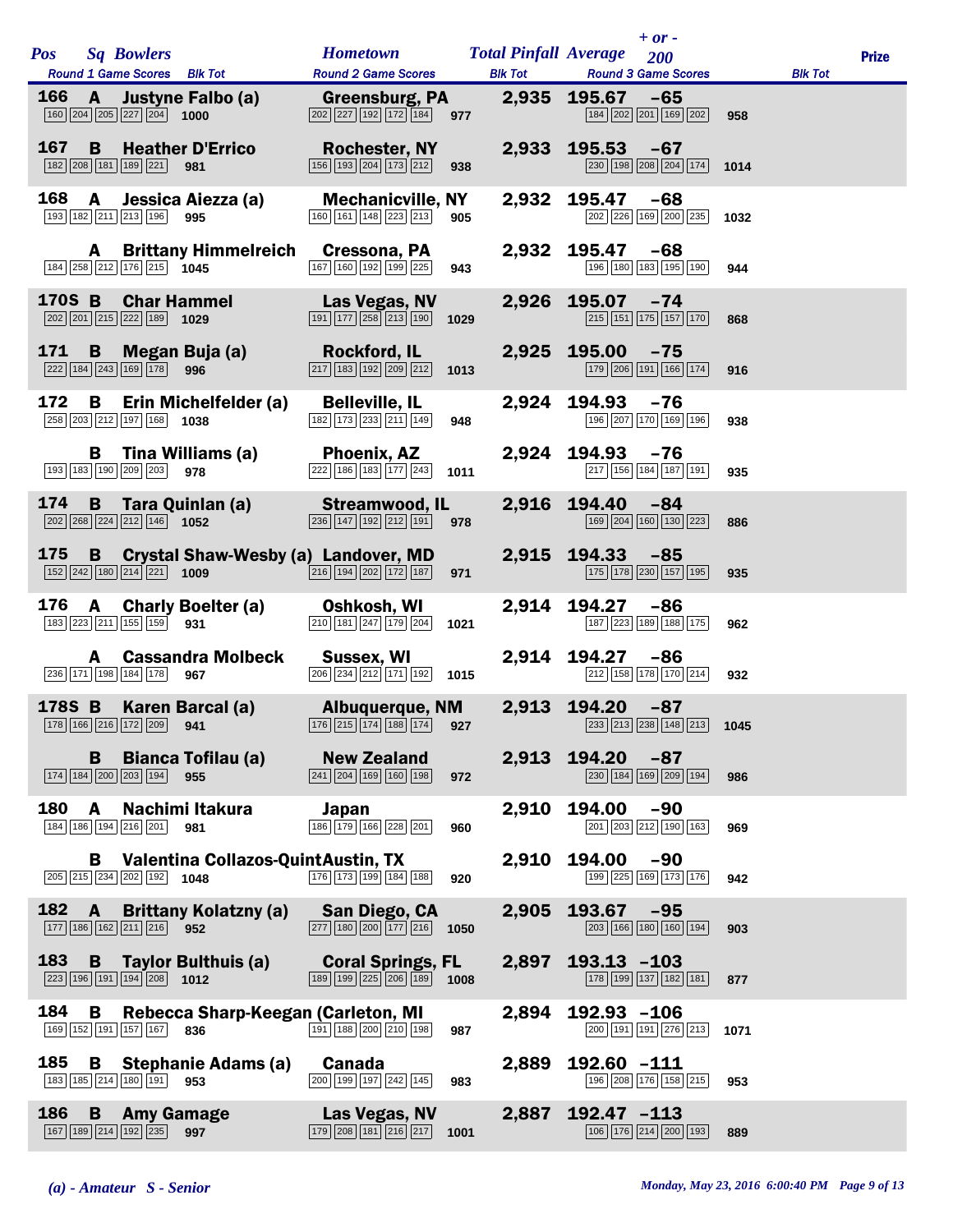| <b>Pos</b>    |              | <b>Sq Bowlers</b>                                                                                                 | <b>Hometown</b>                                                                                        | <b>Total Pinfall Average</b> |                   | $+ or -$<br>200                                                       |      |                | <b>Prize</b> |
|---------------|--------------|-------------------------------------------------------------------------------------------------------------------|--------------------------------------------------------------------------------------------------------|------------------------------|-------------------|-----------------------------------------------------------------------|------|----------------|--------------|
| 187           | $\mathbf{A}$ | Round 1 Game Scores Blk Tot<br><b>Michelle Sterner</b>                                                            | <b>Round 2 Game Scores</b><br>Niagara Falls, NY                                                        | <b>Blk Tot</b>               | 2,886 192.40 -114 | <b>Round 3 Game Scores</b>                                            |      | <b>Blk Tot</b> |              |
|               |              | 157 236 202 190 213<br>998                                                                                        | $\boxed{200}$ $\boxed{236}$ $\boxed{164}$ $\boxed{155}$ $\boxed{165}$                                  | 920                          |                   | 184 230 201 158 195                                                   | 968  |                |              |
| 188           |              | <b>B</b> Nikki Stiteler (a)<br>181 219 203 187 189 979                                                            | Medina, OH<br>$\boxed{192}$ $\boxed{180}$ $\boxed{199}$ $\boxed{222}$ $\boxed{164}$                    | 2,883<br>957                 | 192.20 -117       | 183 172 187 211 194                                                   | 947  |                |              |
|               |              | <b>B</b> Angela Boswell (a)<br>$\boxed{211}$ $\boxed{179}$ $\boxed{234}$ $\boxed{207}$ $\boxed{171}$ <b>1002</b>  | <b>New Zealand</b><br>182 183 204 207 159                                                              | 2,883<br>935                 | 192.20 -117       | 210 180 158 189 209                                                   | 946  |                |              |
| 190           | $\mathbf{A}$ | <b>Susan Carter (a)</b><br>177 201 180 175 164 897                                                                | <b>Austintown, OH</b><br>$\boxed{174}$ $\boxed{200}$ $\boxed{199}$ $\boxed{165}$ $\boxed{212}$ 950     |                              | 2,879 191.93 -121 | $\boxed{244}\boxed{210}\boxed{180}\boxed{153}\boxed{245}$             | 1032 |                |              |
| 191           |              | <b>B</b> Sarah Lokker<br>204 162 169 208 158<br>901                                                               | <b>New Baltimore, MI</b><br>189 226 232 197 152 996                                                    | 2,877                        | 191.80 -123       | 192 172 191 210 215                                                   | 980  |                |              |
| 192           | B.           | <b>Carol Gianotti</b><br>207 165 152 202 223<br>949                                                               | <b>Australia</b><br>183 189 182 187 203                                                                | 944                          | 2,876 191.73 -124 | 218 195 198 157 215                                                   | 983  |                |              |
| 193           | B            | <b>Brandy Sanderson</b><br>169 194 182 188 206<br>939                                                             | <b>Bossier City, LA</b><br>202 188 159 174 188                                                         | 911                          | 2,868 191.20 -132 | 242 213 167 204 192                                                   | 1018 |                |              |
| 194           | B            | <b>Samantha Beers (a)</b><br>170 196 227 176 180<br>949                                                           | Las Vegas, NV<br>$\boxed{218}$ $\boxed{197}$ $\boxed{178}$ $\boxed{196}$ $\boxed{165}$                 | 954                          | 2,867 191.13 -133 | 161 174 202 190 237                                                   | 964  |                |              |
|               |              | 195 A Samantha Schaden<br>256 188 181 188 171 984                                                                 | <b>Baltimore, MD</b><br>$\boxed{204}$ $\boxed{171}$ $\boxed{175}$ $\boxed{216}$ $\boxed{198}$          | 964                          | 2,866 191.07 -134 | $\boxed{174}$ $\boxed{158}$ $\boxed{224}$ $\boxed{162}$ $\boxed{200}$ | 918  |                |              |
| 196           | $\mathbf{A}$ | <b>Mariann Klosin (a)</b><br>199 188 212 222 191 1012                                                             | Windham, NH<br>$\boxed{189}$ $\boxed{153}$ $\boxed{202}$ $\boxed{161}$ $\boxed{186}$                   | 2,865<br>891                 | 191.00 -135       | 214 214 205 163 166                                                   | 962  |                |              |
| 197           | B.           | Alexa Wasmund (a)<br>201 169 190 180 223<br>963                                                                   | <b>Red Wing, MN</b><br>168 180 169 246 234                                                             | 997                          | 2,864 190.93 -136 | 178 215 170 140 201                                                   | 904  |                |              |
| 198S B        |              | <b>Debbie Ayers</b><br>215 181 189 201 186 972                                                                    | La Mesa, CA<br>$\boxed{197}$ $\boxed{204}$ $\boxed{188}$ $\boxed{169}$ $\boxed{223}$                   | 2,857<br>981                 | $190.47 - 143$    | 192 166 198 175 173                                                   | 904  |                |              |
|               |              | 199 A Lori Eskew (a)<br>$\boxed{205}$ 191 178 193 223 990 194 195 196 196 197 178 199 190 190 191 178 193 194 960 | Hillsboro, OR                                                                                          |                              | 2,856 190.40 -144 |                                                                       |      |                |              |
|               |              | 200S B Robin Romeo<br>211 190 204 197 178<br>980                                                                  | <b>Newhall, CA</b><br>$\boxed{199}$ $\boxed{149}$ $\boxed{182}$ $\boxed{173}$ $\boxed{173}$            | 876                          | 2,854 190.27 -146 | $\boxed{211}$ $\boxed{195}$ $\boxed{200}$ $\boxed{212}$ $\boxed{180}$ | 998  |                |              |
| 201           |              | <b>B</b> Casey Goettel (a)<br>188 184 177 188 226 963                                                             | <b>Saint Charles, MO</b><br>$\boxed{193}$ $\boxed{186}$ $\boxed{209}$ $\boxed{215}$ $\boxed{205}$ 1008 |                              | 2,853 190.20 -147 | 159 192 158 200 173                                                   | 882  |                |              |
| $202 \quad A$ |              | Kayla Ovesny (a)<br>$\boxed{215}$ $\boxed{144}$ $\boxed{180}$ $\boxed{191}$ $\boxed{205}$ 935                     | Norman, OK<br>$\boxed{224}$ $\boxed{215}$ $\boxed{144}$ $\boxed{176}$ $\boxed{184}$                    | 943                          | 2,851 190.07 -149 | 183 195 188 171 236                                                   | 973  |                |              |
| $203 \quad A$ |              | <b>Mochizuki Rie</b><br>$\boxed{204}$ $\boxed{212}$ $\boxed{177}$ $\boxed{130}$ $\boxed{177}$ 900                 | Japan<br>$\boxed{209}$ $\boxed{198}$ $\boxed{179}$ $\boxed{189}$ $\boxed{199}$                         | 974                          | 2,846 189.73 -154 | 193 149 157 236 237                                                   | 972  |                |              |
|               | B            | Morgan Wilhelm(a)<br>203 205 182 158 209 957                                                                      | Fond du Lac, WI<br>$\boxed{196}$ $\boxed{245}$ $\boxed{234}$ $\boxed{177}$ $\boxed{189}$ <b>1041</b>   |                              | 2,846 189.73 -154 | 149 160 185 179 175                                                   | 848  |                |              |
| 205           | B            | <b>Natalie Goodman</b><br>189 154 211 248 209 1011                                                                | O'Fallon, IL<br>199 180 198 164 173                                                                    | 914                          | 2,845 189.67 -155 | $\boxed{169}$ $\boxed{232}$ $\boxed{178}$ $\boxed{174}$ $\boxed{167}$ | 920  |                |              |
|               | S B          | <b>Lisa Farwell</b><br>179 157 195 187 173 891                                                                    | Elizabethtown, PA<br>$\boxed{244}$ 170 213 193 227 1047                                                |                              | 2,845 189.67 -155 | 188 188 182 171 178                                                   | 907  |                |              |
| 207           | B            | <b>Celina Broderick</b><br>172 181 202 137 213 905                                                                | <b>Wallingford, CT</b><br>$\boxed{192}$ $\boxed{204}$ $\boxed{233}$ $\boxed{193}$ $\boxed{203}$ 1025   |                              | 2,843 189.53 -157 | 199 191 166 167 190                                                   | 913  |                |              |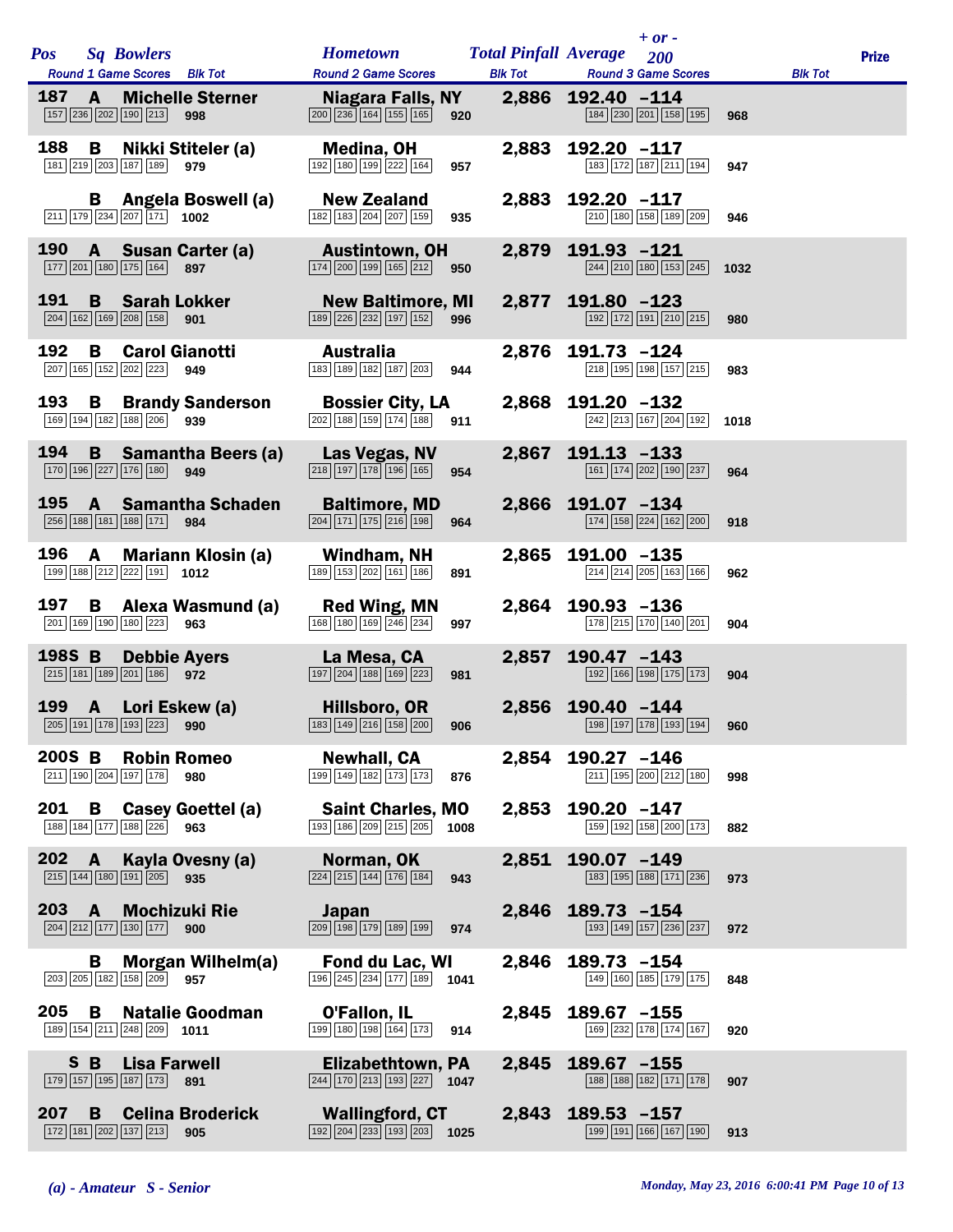| <b>Pos</b> |              | <b>Sq Bowlers</b><br>Round 1 Game Scores Blk Tot                                                                                                                                                                                                                                                       | <b>Hometown Total Pinfall Average</b><br><b>Round 2 Game Scores</b>                                    |              | <b>Blk Tot Round 3 Game Scores</b> | $+ or -$<br>200     |      | <b>Blk Tot</b> | <b>Prize</b> |
|------------|--------------|--------------------------------------------------------------------------------------------------------------------------------------------------------------------------------------------------------------------------------------------------------------------------------------------------------|--------------------------------------------------------------------------------------------------------|--------------|------------------------------------|---------------------|------|----------------|--------------|
| 208        |              | <b>B</b> Jennifer Dovers (a)<br>190 212 195 153 166<br>916                                                                                                                                                                                                                                             | Sierra Vista, AZ<br>188 231 149 170 192                                                                | 930          | 2,837 189.13 -163                  | 196 192 235 170 198 | 991  |                |              |
|            |              | <b>B</b> Laura Rotter (a)<br>190 184 171 192 212 949                                                                                                                                                                                                                                                   | Schenectady, NY<br>$\boxed{160}$ $\boxed{188}$ $\boxed{166}$ $\boxed{223}$ $\boxed{169}$<br>906        | 2,837        | $189.13 - 163$                     | 190 153 180 201 258 | 982  |                |              |
| 210        | $\mathbf{A}$ | <b>Madeleine McDuff (a)</b><br>$\boxed{207}$ 144 $\boxed{234}$ 187 179 951                                                                                                                                                                                                                             | Katy, TX<br>$\boxed{200}$ $\boxed{214}$ $\boxed{201}$ $\boxed{230}$ $\boxed{188}$<br>1033              | 2,833        | 188.87 -167                        | 173 180 162 168 166 | 849  |                |              |
| 211        |              | A Anneli Blomqvist (a)<br>203 219 202 169 175 968                                                                                                                                                                                                                                                      | Sweden<br>202 175 167 197 214<br>955                                                                   |              | 2,817 187.80 -183                  | 147 196 137 225 189 | 894  |                |              |
|            | В            | <b>Elise Bolton</b><br>$\boxed{201}$ 192 176 206 258 1033                                                                                                                                                                                                                                              | <b>Merritt Island, FL</b><br>$\boxed{155}$ $\boxed{190}$ $\boxed{202}$ $\boxed{193}$ $\boxed{191}$     | 2,817<br>931 | 187.80 -183                        | 171 153 171 188 170 | 853  |                |              |
| 213        |              | A Jennifer DeWitt (a)<br>141 194 193 225 203 956                                                                                                                                                                                                                                                       | <b>Bremerton, WA</b><br>$\boxed{210}$ $\boxed{227}$ $\boxed{191}$ $\boxed{157}$ $\boxed{212}$          | 997          | 2,812 187.47 -188                  | 140 169 179 180 191 | 859  |                |              |
| 214        | $\mathbf{A}$ | Isabella Correa (a)<br>$\boxed{193}$ $\boxed{175}$ $\boxed{174}$ $\boxed{194}$ $\boxed{157}$ 893                                                                                                                                                                                                       | <b>Austin, TX</b><br>$\boxed{196}\boxed{269}\boxed{169}\boxed{190}\boxed{143}$                         | 967          | 2,810 187.33 -190                  | 209 164 167 195 215 | 950  |                |              |
| 215        | B            | <b>Kalynn Carl</b><br>$\boxed{225}$ 193 190 186 169 963                                                                                                                                                                                                                                                | Albany, NY<br>191 178 191 185 156                                                                      | 901          | 2,806 187.07 -194                  | 189 196 227 158 172 | 942  |                |              |
| 216        | $\mathbf{A}$ | <b>Tracie Ball</b><br>$\boxed{192}$ $\boxed{213}$ $\boxed{175}$ $\boxed{222}$ $\boxed{220}$ <b>1022</b>                                                                                                                                                                                                | Las Vegas, NV<br>159 179 151 222 158                                                                   | 869          | 2,795 186.33 -205                  | 175 181 206 178 164 | 904  |                |              |
| 217        | B            | Patti TeNyenhuis (a)<br>153 180 200 157 203 893                                                                                                                                                                                                                                                        | <b>Saugerties, NY</b><br>$\boxed{181}$ $\boxed{201}$ $\boxed{150}$ $\boxed{182}$ $\boxed{211}$         | 925          | 2,792 186.13 -208                  | 180 173 244 180 197 | 974  |                |              |
| 218        | B            | <b>Chevi Panzanella (a)</b><br>210 180 192 170 199 951                                                                                                                                                                                                                                                 | Patterson, NY<br>164 171 189 211 222                                                                   | 957          | 2,781 185.40 -219                  | 197 159 165 184 168 | 873  |                |              |
| 219        | $\mathbf{A}$ | Dawn Christ (a) Carson City, NV<br>164 145 175 207 211<br>902                                                                                                                                                                                                                                          | $\boxed{172}$ $\boxed{174}$ $\boxed{204}$ $\boxed{165}$ $\boxed{203}$ 918                              |              | 2,775 185.00 -225                  | 244 190 159 138 224 | 955  |                |              |
|            |              | 220S B Sabrina Duncan-Rose (a)New Orleans, LA<br>$\boxed{172}$ $\boxed{189}$ $\boxed{174}$ $\boxed{222}$ $\boxed{242}$ <b>999</b> $\boxed{145}$ $\boxed{145}$ $\boxed{146}$ $\boxed{211}$ $\boxed{193}$ $\boxed{180}$ <b>875</b> $\boxed{179}$ $\boxed{191}$ $\boxed{191}$ $\boxed{196}$ $\boxed{170}$ |                                                                                                        |              | 2,762 184.13 -238                  |                     | 888  |                |              |
|            |              | 221 A Kerrie Watson<br>232 174 127 185 186 904                                                                                                                                                                                                                                                         | <b>Canada</b><br>246 224 193 176 204                                                                   | 1043         | 2,761 184.07 -239                  | 168 159 161 169 157 | 814  |                |              |
|            |              | 222 A Jenny Notman (a)<br>180 173 136 147 172 808                                                                                                                                                                                                                                                      | Australia<br>176 153 196 236 173                                                                       | 934          | 2,759 183.93 -241                  | 180 181 229 254 173 | 1017 |                |              |
|            |              | 223 A Suzette Draper (a)<br>177 151 191 175 161 855                                                                                                                                                                                                                                                    | Dumont, NJ<br>$\boxed{168}\boxed{200}\boxed{210}\boxed{201}\boxed{172}$                                | 951          | 2,756 183.73 -244                  | 192 195 201 158 204 | 950  |                |              |
| 224        | A            | Sandi Charles (a)<br>192 175 179 219 189 954                                                                                                                                                                                                                                                           | <b>Nolanville, TX</b><br>$\boxed{216}$ 180 203 171 161                                                 | 2,755<br>931 | $183.67 - 245$                     | 180 204 140 168 178 | 870  |                |              |
|            |              | 225 B Sara DiScioscia (a)<br>188 180 225 167 174 934                                                                                                                                                                                                                                                   | Hampton, VA<br>$\boxed{210}$ 161 165 199 180                                                           | 915          | 2,751 183.40 -249                  | 223 134 211 130 204 | 902  |                |              |
| 226        | $\mathbf{A}$ | Olivia Derico (a)<br>182 140 164 187 212 885                                                                                                                                                                                                                                                           | N. Las Vegas, NV<br>$\boxed{183}$ $\boxed{184}$ $\boxed{201}$ $\boxed{151}$ $\boxed{161}$              | 880          | 2,748 183.20 -252                  | 212 163 202 219 187 | 983  |                |              |
|            |              | 227S A Tonda Lee<br>$\boxed{257}$ 170 135 201 161 924                                                                                                                                                                                                                                                  | <b>Fredericksburg, VA</b><br>$\boxed{223}$ $\boxed{149}$ $\boxed{179}$ $\boxed{189}$ $\boxed{163}$ 903 |              | 2,745 183.00 -255                  | 169 190 220 169 170 | 918  |                |              |
| 228        | <b>A</b>     | Macy Mason (a)<br>162 167 221 181 166 897                                                                                                                                                                                                                                                              | <b>Rainsville, AL</b><br>157 146 200 165 188                                                           | 856          | 2,742 182.80 -258                  | 173 202 202 189 223 | 989  |                |              |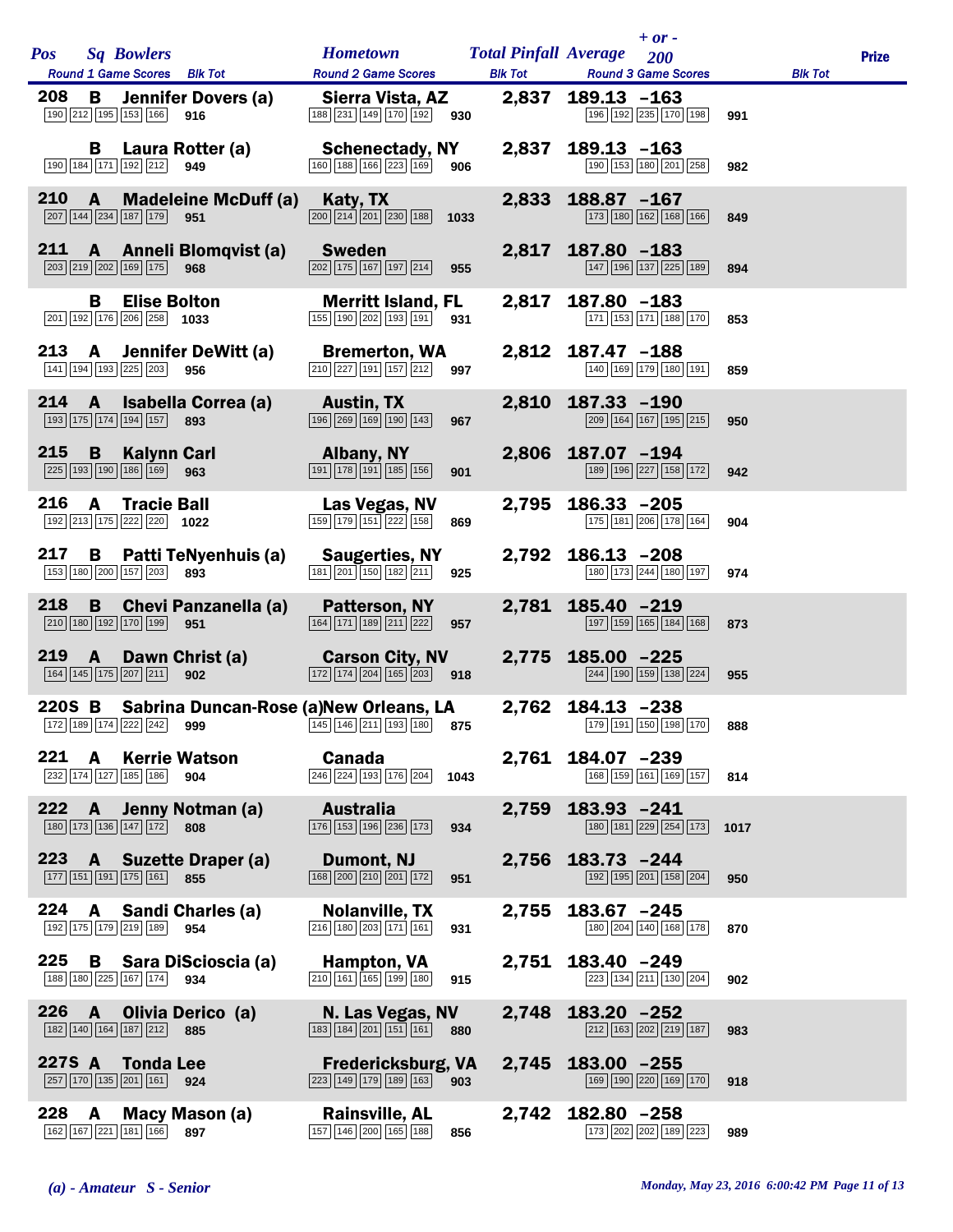| <b>Pos</b> |              | <b>Sq Bowlers</b>                                                                                        | Hometown Total Pinfall Average 200                                                                                                |     |                   | $+$ or $-$                                                            |      |                | <b>Prize</b> |
|------------|--------------|----------------------------------------------------------------------------------------------------------|-----------------------------------------------------------------------------------------------------------------------------------|-----|-------------------|-----------------------------------------------------------------------|------|----------------|--------------|
|            |              | Round 1 Game Scores Blk Tot                                                                              | <b>Round 2 Game Scores</b>                                                                                                        |     |                   | <b>Blk Tot Round 3 Game Scores</b>                                    |      | <b>Blk Tot</b> |              |
| 229        | B            | Rochelle Hansen (a)<br>$\boxed{172}$ $\boxed{171}$ $\boxed{157}$ $\boxed{173}$ $\boxed{158}$<br>831      | La Vista, NE<br>$\boxed{181}$ $\boxed{161}$ $\boxed{237}$ $\boxed{215}$ $\boxed{163}$                                             | 957 | 2,728 181.87 -272 | $\boxed{177}$ $\boxed{194}$ $\boxed{182}$ $\boxed{191}$ $\boxed{196}$ | 940  |                |              |
|            | B            | Robin Provenzano (a)<br>198 184 181 152 169<br>884                                                       | <b>Bristol, CT</b><br>177 155 162 203 224                                                                                         | 921 | 2,728 181.87 -272 | 179 174 196 216 158                                                   | 923  |                |              |
| 231        | B            | <b>Denise Safford (a)</b><br>169 198 160 136 162 825                                                     | Williamstown, VT<br>$\boxed{165}$ $\boxed{171}$ $\boxed{196}$ $\boxed{175}$ $\boxed{175}$                                         | 882 | 2,725 181.67 -275 | $\boxed{198}$ $\boxed{223}$ $\boxed{213}$ $\boxed{170}$ $\boxed{214}$ | 1018 |                |              |
| 232        | A            | <b>Ginell Walton</b><br>$\boxed{212}$ $\boxed{217}$ $\boxed{180}$ $\boxed{200}$ $\boxed{185}$ 994        | Placentia, CA<br>147 194 146 176 170                                                                                              | 833 | 2,711 180.73 -289 | 213 160 182 154 175                                                   | 884  |                |              |
|            |              | 233S A Cheryl Robinson (a)<br>172 209 156 196 201 934                                                    | Hemet, CA<br>163 155 157 149 184                                                                                                  | 808 | 2,702 180.13 -298 | 162 202 186 204 206                                                   | 960  |                |              |
| 234        | $\mathbf{A}$ | <b>Megan Kelly</b><br>$\boxed{204}$ 190 $\boxed{222}$ 150 146 912                                        | Dayton, OH<br>196 197 174 189 177                                                                                                 | 933 | 2,696 179.73 -304 | 154 159 172 192 174                                                   | 851  |                |              |
|            |              | 235 A Tiffany Morris<br>139 133 184 224 194 874                                                          | <b>Bel Aire, KS</b><br>$\boxed{163}$ $\boxed{164}$ $\boxed{216}$ $\boxed{166}$ $\boxed{160}$                                      | 869 | 2,686 179.07 -314 | 187 180 195 175 206                                                   | 943  |                |              |
| 236        | A            | <b>Emily Heintz (a)</b><br>156 161 165 178 197 857                                                       | <b>St. Charles, MO</b><br>182 190 159 192 163                                                                                     | 886 | 2,670 178.00 -330 | 197 150 194 175 211                                                   | 927  |                |              |
| 237        |              | A Cindy Mattingly (a)<br>146 201 146 168 160 821                                                         | Pyuallup, WA<br>$\boxed{163}$ $\boxed{163}$ $\boxed{225}$ $\boxed{178}$ $\boxed{164}$                                             | 893 | 2,669 177.93 -331 | 199 160 201 206 189                                                   | 955  |                |              |
| 238        |              | A Suzanne Wenzel (a)<br>193 199 147 176 188<br>903                                                       | Australia<br>$\boxed{203}$ $\boxed{179}$ $\boxed{131}$ $\boxed{174}$ $\boxed{162}$                                                | 849 | 2,666 177.73 -334 | 180 189 169 183 193                                                   | 914  |                |              |
| 239        | $\mathbf{A}$ | <b>Mandi Fournier (a)</b><br>161 156 168 165 135<br>785                                                  | <b>Braintree, VT</b><br>$\boxed{188}$ $\boxed{199}$ $\boxed{177}$ $\boxed{203}$ $\boxed{200}$                                     | 967 | 2,657 177.13 -343 | 167 194 196 144 204                                                   | 905  |                |              |
| 240        | $\mathbf{A}$ | <b>Jessica Peters</b><br>150 158 169 180 155 812                                                         | <b>Toms River, NJ</b><br>151 172 155 168 175                                                                                      | 821 | 2,636 175.73 -364 | 224 203 210 201 165                                                   | 1003 |                |              |
|            |              | 241S A Michelle Taylor (a)<br>175 190 165 212 154 896                                                    | <b>Brooklyn Park, MN</b><br>$\boxed{139}$ 200 $\boxed{172}$ 189 $\boxed{183}$ 883 160 $\boxed{160}$ $\boxed{199}$ 203 140 150 852 |     | 2,631 175.40 -369 |                                                                       |      |                |              |
|            |              | 242 B Tammy Hatfield<br>171 193 182 147 172 865                                                          | <b>Fredericksburg, VA</b><br>$\boxed{194}$ $\boxed{202}$ $\boxed{170}$ $\boxed{178}$ $\boxed{134}$ $\boxed{378}$                  |     | 2,615 174.33 -385 | 197 162 181 170 162                                                   | 872  |                |              |
| 243        |              | A Michelle Dragon (a)<br>167 150 200 201 127 845                                                         | Gilbert, AZ<br>$\boxed{180}$ $\boxed{189}$ $\boxed{148}$ $\boxed{158}$ $\boxed{213}$                                              | 888 | 2,602 173.47 -398 | 149 179 159 199 183                                                   | 869  |                |              |
|            |              | 244 A Virginia Young (a)<br>147 183 154 147 177 808                                                      | Vista, CA<br>146 141 172 161 213                                                                                                  | 833 | 2,596 173.07 -404 | 203 165 178 175 234                                                   | 955  |                |              |
| 245        | A            | Alice Driber (a)<br>154 158 171 158 177 818                                                              | East Stroudsburg, PA 2,586 172.40 -414<br>160 156 206 192 199 913                                                                 |     |                   | 153 164 210 159 169                                                   | 855  |                |              |
| 246 A      |              | Leah Glazer (a)<br>$\boxed{171}$ $\boxed{179}$ $\boxed{149}$ $\boxed{135}$ $\boxed{167}$ 801             | <b>Henderson, NV</b><br>$\boxed{169}$ $\boxed{223}$ $\boxed{164}$ $\boxed{176}$ $\boxed{186}$ 918                                 |     | 2,583 172.20 -417 | 212 114 158 220 160                                                   | 864  |                |              |
| 247        | $\mathbf{A}$ | <b>Krista Sandt</b><br>$\boxed{153}$ $\boxed{224}$ $\boxed{192}$ $\boxed{212}$ $\boxed{220}$ <b>1001</b> | <b>Bethlehem, PA</b><br>$\boxed{162}$ $\boxed{172}$ $\boxed{149}$ $\boxed{138}$ $\boxed{136}$                                     | 757 | 2,578 171.87 -422 | $\boxed{147}$ $\boxed{170}$ $\boxed{153}$ $\boxed{188}$ $\boxed{162}$ | 820  |                |              |
| 248        | В            | <b>Heather Dettrey</b><br>168 187 157 135 155 802                                                        | Lincoln, CA<br>156 203 186 167 139                                                                                                | 851 | 2,555 170.33 -445 | 188 178 148 217 171                                                   | 902  |                |              |
| 249        | B            | Gina Hurst (a)<br>161 166 191 190 144 852                                                                | Greenfield, WI<br>169 148 192 214 165                                                                                             | 888 | 2,534 168.93 -466 | 187 148 140 165 154                                                   | 794  |                |              |